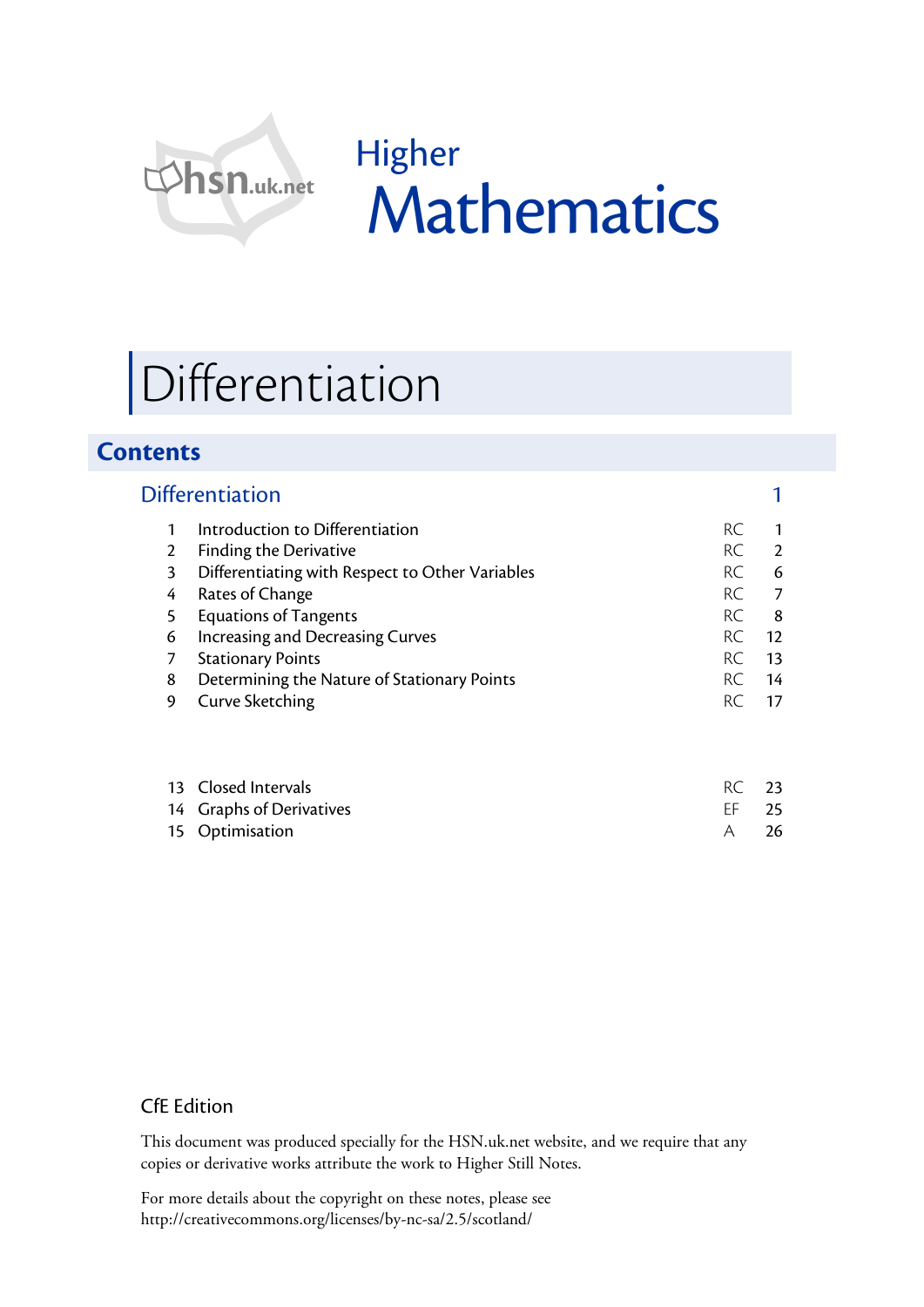# Differentiation

# **1 Introduction to Differentiation RC** RC

From our work on Straight Lines, we saw that the gradient (or "steepness") of a line is constant. However, the "steepness" of other curves may not be the same at all points.

In order to measure the "steepness" of other curves, we can use lines which give an increasingly good approximation to the curve at a particular point.

On the curve with equation  $y = f(x)$ , suppose point A has coordinates  $(a, f(a))$ .

At the point B where  $x = a + b$ , we have  $y = f(a + b)$ .

Thus the chord AB has gradient

$$
m_{AB} = \frac{f(a+h) - f(a)}{a+h-a}
$$

$$
= \frac{f(a+h) - f(a)}{h}.
$$

If we let *h* get smaller and smaller, i.e.  $h \rightarrow 0$ , then B moves closer to A. This means that  $m_{AB}$  gives a better estimate of the "steepness" of the curve at the point A.



$$
f'(a) = \lim_{b \to 0} \frac{f(a+b) - f(a)}{b}.
$$

Given a curve with equation  $y = f(x)$ , an expression for  $f'(x)$  is called the **derivative** and the process of finding this is called **differentiation**.

It is possible to use this definition directly to find derivates, but you will not be expected to do this. Instead, we will learn rules which allow us to quickly find derivatives for certain curves.



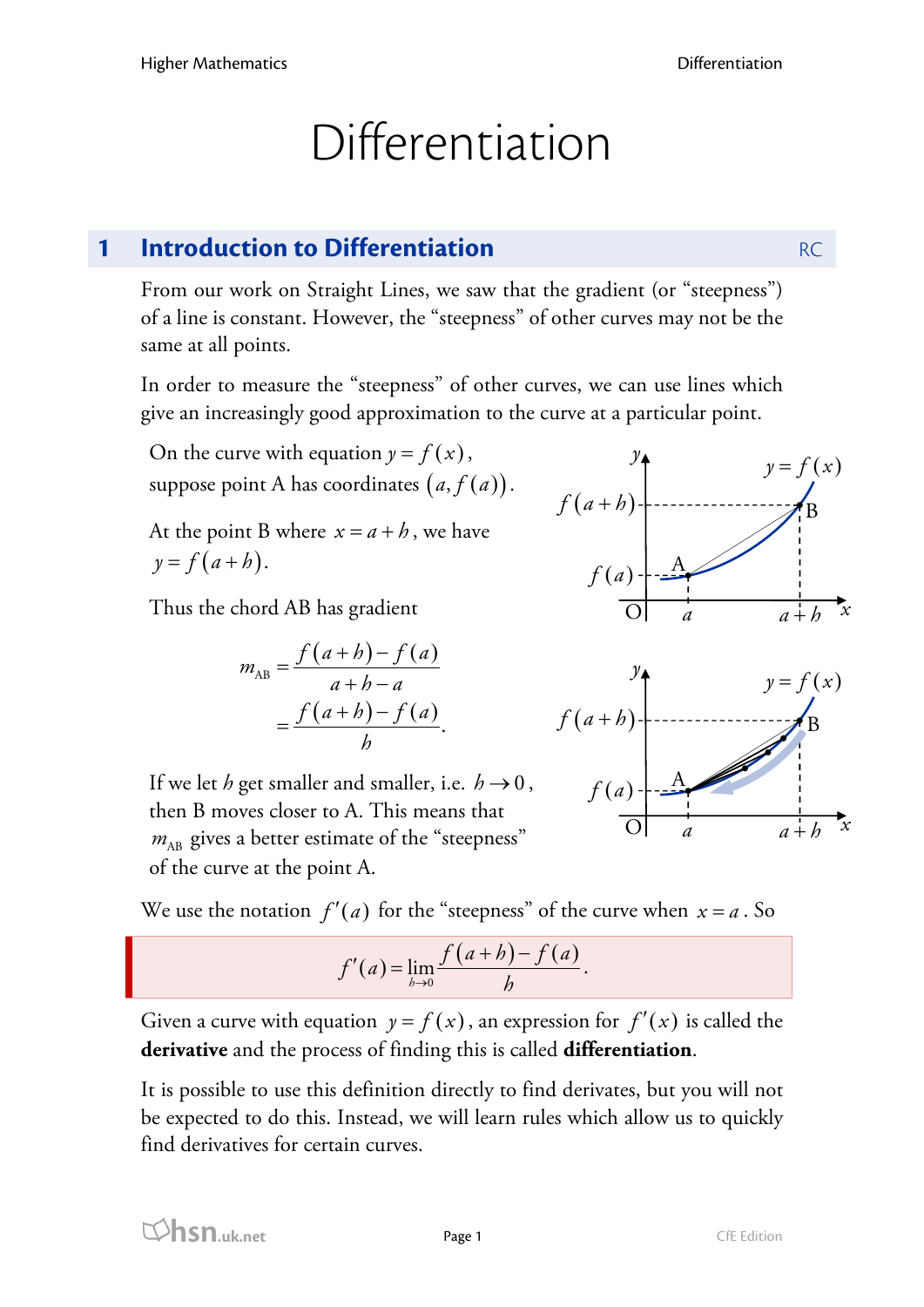# **2 <b>Finding the Derivative RC RC**

The basic rule for differentiating  $f(x) = x^n$ ,  $n \in \mathbb{R}$ , with respect to *x* is:

$$
\text{If } f(x) = x^n \text{ then } f'(x) = nx^{n-1}.
$$

Stated simply: the power (*n*) multiplies to the front of the *x* term, and the power lowers by one (giving *n* −1).

EXAMPLES  
1. Given 
$$
f(x) = x^4
$$
, find  $f'(x)$ .  
 $f'(x) = 4x^3$ .

2. Differentiate  $f(x) = x^{-3}$ ,  $x \ne 0$ , with respect to *x*.

$$
f'(x) = -3x^{-4}.
$$

For an expression of the form  $y = \ldots$ , we denote the derivative with respect to *x* by  $\frac{dy}{dx}$ 

$$
\frac{\partial}{\partial x} \cdot \frac{\partial}{\partial y} \cdot \frac{\partial}{\partial x} \cdot \frac{\partial}{\partial y} \cdot \frac{\partial}{\partial y} \cdot \frac{\partial}{\partial y} \cdot \frac{\partial}{\partial y} \cdot \frac{\partial}{\partial y} \cdot \frac{\partial}{\partial y} \cdot \frac{\partial}{\partial y} \cdot \frac{\partial}{\partial y} \cdot \frac{\partial}{\partial y} \cdot \frac{\partial}{\partial y} \cdot \frac{\partial}{\partial y} \cdot \frac{\partial}{\partial y} \cdot \frac{\partial}{\partial y} \cdot \frac{\partial}{\partial y} \cdot \frac{\partial}{\partial y} \cdot \frac{\partial}{\partial y} \cdot \frac{\partial}{\partial y} \cdot \frac{\partial}{\partial y} \cdot \frac{\partial}{\partial y} \cdot \frac{\partial}{\partial y} \cdot \frac{\partial}{\partial y} \cdot \frac{\partial}{\partial y} \cdot \frac{\partial}{\partial y} \cdot \frac{\partial}{\partial y} \cdot \frac{\partial}{\partial y} \cdot \frac{\partial}{\partial y} \cdot \frac{\partial}{\partial y} \cdot \frac{\partial}{\partial y} \cdot \frac{\partial}{\partial z} \cdot \frac{\partial}{\partial z} \cdot \frac{\partial}{\partial z} \cdot \frac{\partial}{\partial z} \cdot \frac{\partial}{\partial z} \cdot \frac{\partial}{\partial z} \cdot \frac{\partial}{\partial z} \cdot \frac{\partial}{\partial z} \cdot \frac{\partial}{\partial z} \cdot \frac{\partial}{\partial z} \cdot \frac{\partial}{\partial z} \cdot \frac{\partial}{\partial z} \cdot \frac{\partial}{\partial z} \cdot \frac{\partial}{\partial z} \cdot \frac{\partial}{\partial z} \cdot \frac{\partial}{\partial z} \cdot \frac{\partial}{\partial z} \cdot \frac{\partial}{\partial z} \cdot \frac{\partial}{\partial z} \cdot \frac{\partial}{\partial z} \cdot \frac{\partial}{\partial z} \cdot \frac{\partial}{\partial z} \cdot \frac{\partial}{\partial z} \cdot \frac{\partial}{\partial z} \cdot \frac{\partial}{\partial z} \cdot \frac{\partial}{\partial z} \cdot \frac{\partial}{\partial z} \cdot \frac{\partial}{\partial z} \cdot \frac{\partial}{\partial z} \cdot \frac{\partial}{\partial z} \cdot \frac{\partial}{\partial z} \cdot \frac{\partial}{\partial z} \cdot \frac{\partial}{\partial z} \cdot \frac{\partial}{\partial z} \cdot \frac{\partial}{\partial z} \cdot \frac{\partial}{\partial z} \cdot \frac{\partial}{\partial z} \cdot \frac{\partial}{\partial z} \cdot \
$$

**EXAMPLE**

3. Differentiate  $y = x^{-\frac{1}{3}}$ ,  $x \neq 0$ , with respect to *x*.

$$
\frac{dy}{dx} = -\frac{1}{3}x^{-\frac{4}{3}}.
$$

When finding the derivative of an expression with respect to *x*, we use the notation  $\frac{d}{dx}$ .

# **EXAMPLE**

4. Find the derivative of  $x^{\frac{3}{2}}$ ,  $x \ge 0$ , with respect to *x*.

$$
\frac{d}{dx}\left(x^{\frac{3}{2}}\right) = \frac{3}{2}x^{\frac{1}{2}}.
$$

# Preparing to differentiate

It is important that before you differentiate, all brackets are multiplied out and there are no fractions with an *x* term in the denominator (bottom line).

For example:

$$
\frac{1}{x^3} = x^{-3} \qquad \frac{3}{x^2} = 3x^{-2} \qquad \frac{1}{\sqrt{x}} = x^{-\frac{1}{2}} \qquad \frac{1}{4x^5} = \frac{1}{4}x^{-5} \qquad \frac{5}{4\sqrt[3]{x^2}} = \frac{5}{4}x^{-\frac{2}{3}}.
$$

**html** Page 2 CfE Edition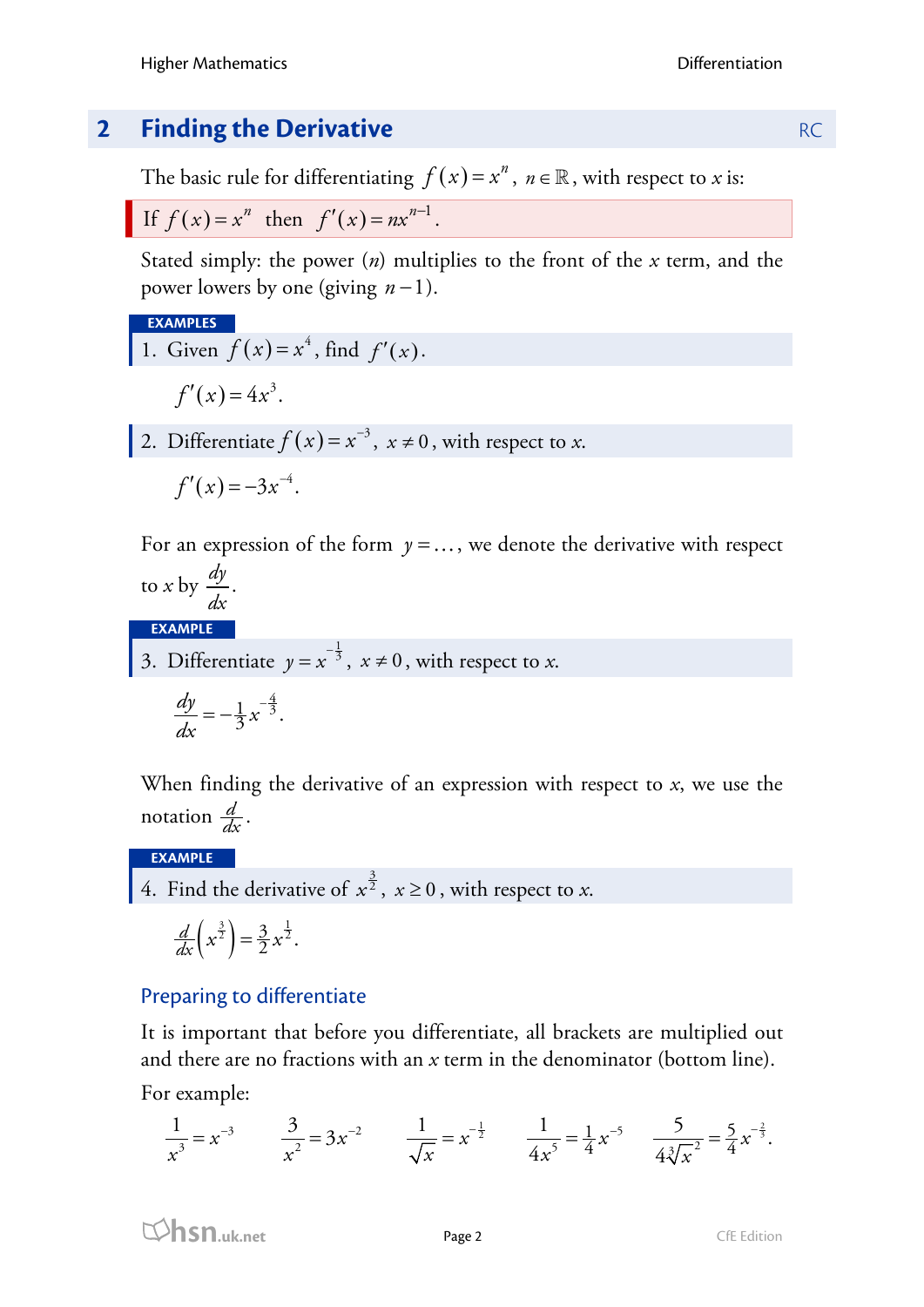#### **EXAMPLES**

1. Differentiate  $\sqrt{x}$  with respect to *x*, where  $x > 0$ .

$$
\sqrt{x} = x^{\frac{1}{2}}
$$

$$
\frac{d}{dx}\left(x^{\frac{1}{2}}\right) = \frac{1}{2}x^{-\frac{1}{2}}
$$

$$
= \frac{1}{2\sqrt{x}}.
$$

**Note** It is good practice to tidy up your answer.

2. Given 
$$
y = \frac{1}{x^2}
$$
, where  $x \neq 0$ , find  $\frac{dy}{dx}$ .

$$
y = x^{-2}
$$

$$
\frac{dy}{dx} = -2x^{-3}
$$

$$
= -\frac{2}{x^3}.
$$

Terms with a coefficient

For any constant *a*,

if 
$$
f(x) = a \times g(x)
$$
 then  $f'(x) = a \times g'(x)$ .

Stated simply: constant coefficients are carried through when differentiating.

So if  $f(x) = ax^n$  then  $f'(x) = anx^{n-1}$ .

### **EXAMPLES**

1. A function *f* is defined by  $f(x) = 2x^3$ . Find  $f'(x)$ .

$$
f'(x)=6x^2.
$$

2. Differentiate  $y = 4x^{-2}$  with respect to *x*, where  $x \ne 0$ .

$$
\frac{dy}{dx} = -8x^{-3}
$$

$$
= -\frac{8}{x^3}.
$$

3. Differentiate  $\frac{2}{x^3}$ ,  $x \neq 0$ , with respect to *x*.

$$
\frac{d}{dx}\left(2x^{-3}\right) = -6x^{-4}
$$
\n
$$
= -\frac{6}{x^4}.
$$

*x*

**hsn.uk.net** Page 3 CfE Edition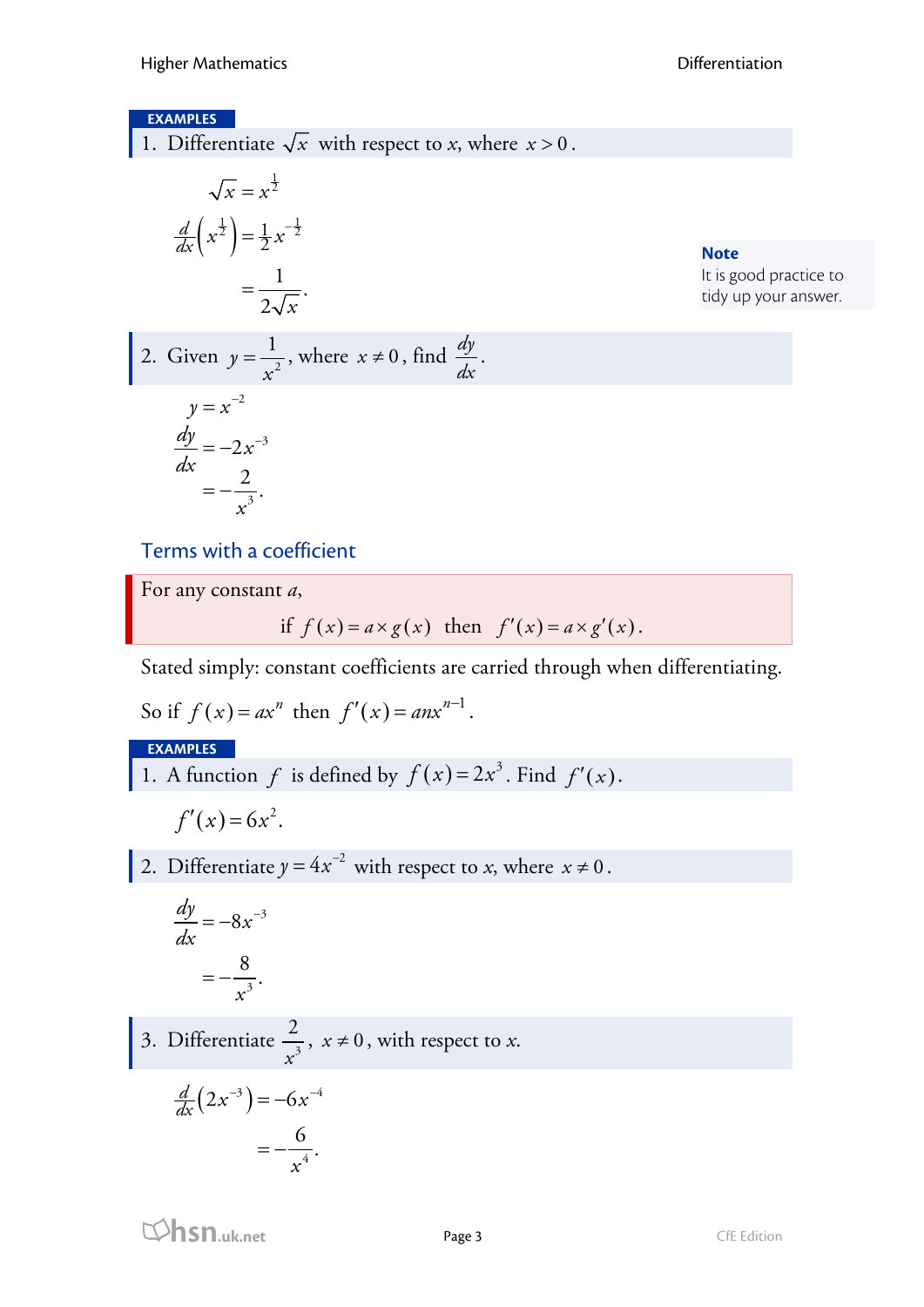4. Given 
$$
y = \frac{3}{2\sqrt{x}}
$$
,  $x > 0$ , find  $\frac{dy}{dx}$ .  
\n
$$
y = \frac{3}{2}x^{-\frac{1}{2}}
$$
\n
$$
\frac{dy}{dx} = -\frac{3}{4}x^{-\frac{3}{2}}
$$
\n
$$
= -\frac{3}{4\sqrt{x^3}}
$$

# Differentiating more than one term

The following rule allows us to differentiate expressions with several terms.

If 
$$
f(x) = g(x) + h(x)
$$
 then  $f'(x) = g'(x) + h'(x)$ .

Stated simply: differentiate each term separately.

### **EXAMPLES**

1. A function *f* is defined for  $x \in \mathbb{R}$  by  $f(x) = 3x^3 - 2x^2 + 5x$ . Find  $f'(x)$ .

$$
f'(x) = 9x^2 - 4x + 5.
$$

2. Differentiate 
$$
y = 2x^4 - 4x^3 + 3x^2 + 6x + 2
$$
 with respect to x.  
\n
$$
\frac{dy}{dx} = 8x^3 - 12x^2 + 6x + 6.
$$

# **Note**

The derivative of an *x* term (e.g.  $3x$ ,  $\frac{1}{2}x$ ,  $-\frac{3}{10}x$ ) is always a constant. For example:

$$
\frac{d}{dx}(6x) = 6, \qquad \frac{d}{dx}\left(-\frac{1}{2}x\right) = -\frac{1}{2}.
$$

The derivative of a constant (e.g. 3, 20,  $\pi$ ) is always zero. For example:

$$
\frac{d}{dx}(3) = 0, \qquad \frac{d}{dx}\left(-\frac{1}{3}\right) = 0.
$$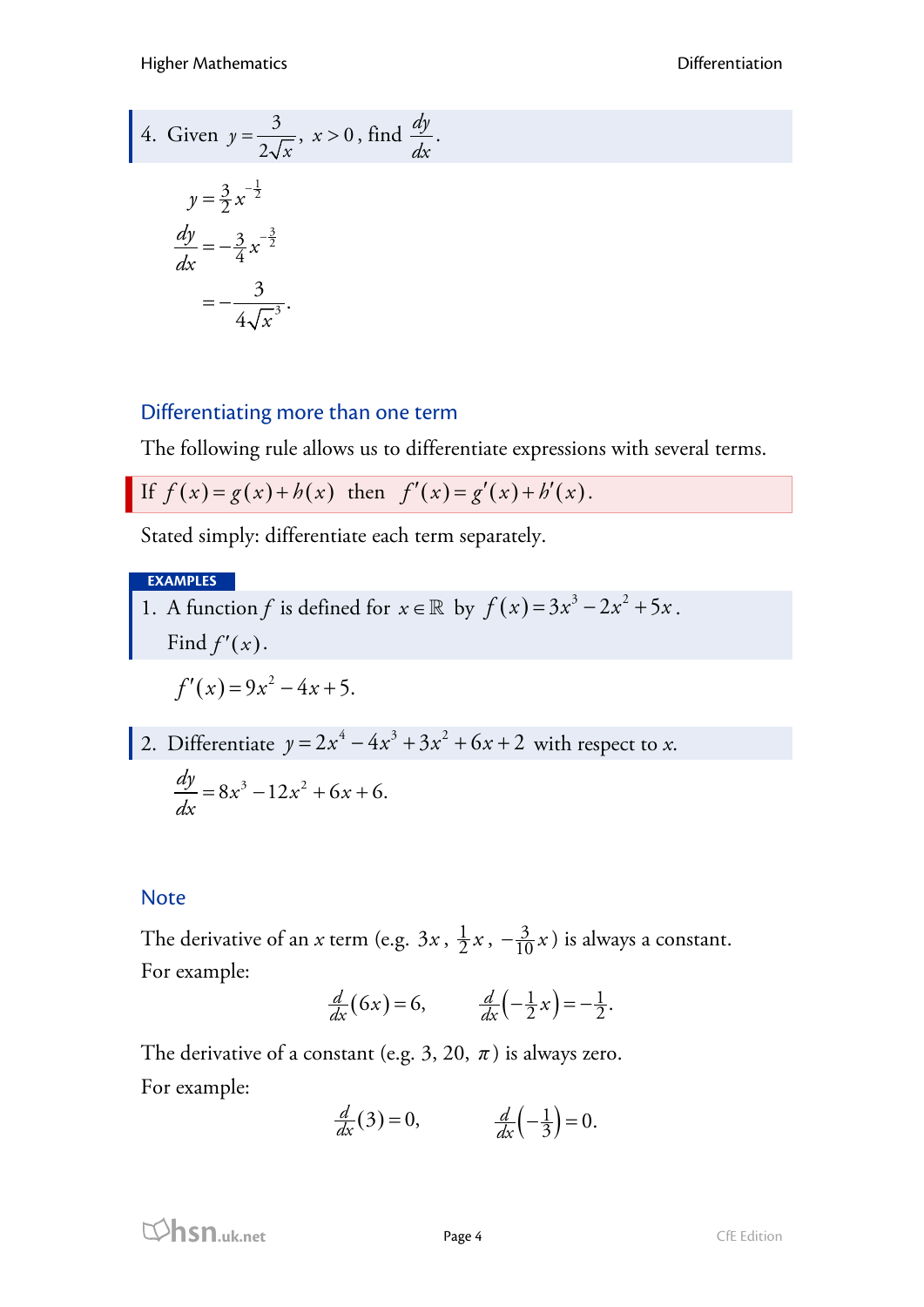# Differentiating more complex expressions

We will now consider more complex examples where we will have to use several of the rules we have met.

**EXAMPLES** 1. Differentiate  $y = \frac{1}{2}$  $y = \frac{1}{3x\sqrt{x}}$ ,  $x > 0$ , with respect to *x*.  $\frac{3}{2} = \frac{1}{3} x^{-\frac{3}{2}}$  $\frac{1}{2} \times -\frac{3}{2} x^{-\frac{5}{2}}$  $\frac{1}{2}x^{-\frac{5}{2}}$ 5  $\frac{1}{2}$ 3  $\frac{dy}{dx} = \frac{1}{3} \times -\frac{3}{2} x$  $=-\frac{1}{2}x^{-}$ 1 3  $\frac{1}{2\sqrt{x^5}}$  $y = \frac{1}{3} = \frac{1}{3}x$ *x dx*  $=\frac{1}{3}=\frac{1}{3}x^{-}$  $=\frac{1}{3} \times -\frac{3}{2} x^{-}$ = − 2. Find  $\frac{dy}{dx}$ *dx* when  $y=(x-3)(x+2)$ .  $y = (x - 3)(x + 2)$  $= x^2 + 2x - 3x - 6$  $x^2 - x - 6$  $\frac{dy}{dx} = 2x - 1.$ *dx*  $= 2x -$ 3. A function *f* is defined for  $x \neq 0$  by  $f(x) = \frac{x}{5} + \frac{1}{x^2}$ 5  $f(x) = \frac{x}{x}$ *x*  $=\frac{x}{\epsilon}+\frac{1}{2}$ . Find  $f'(x)$ .  $(x) = \frac{1}{5}x + x^{-2}$  $(x) = \frac{1}{5} - 2x^{-3}$ 3  $f(x) = \frac{1}{5}x + x^{-1}$  $f'(x) = \frac{1}{5} - 2x^{-}$ 1  $rac{1}{5} - \frac{2}{r^3}$ . *x*  $=\frac{1}{5}-$ **Note** You need to be confident working with indices and fractions. **Remember** Before differentiating, the brackets must be multiplied out.

4. Differentiate  $4 - 3x^2$ 5  $x^4 - 3x$ *x*  $\frac{-3x^2}{5}$  with respect to *x*, where  $x \ne 0$ .  $\left(\frac{1}{5}x^3 - \frac{3}{5}x\right) = \frac{3}{5}x^2 - \frac{3}{5}$  $4-3x^2$   $x^4$   $3x^2$  $\frac{1}{2}x^3 - \frac{3}{5}$  $=\frac{1}{5}x^3-\frac{3}{5}x$  $\frac{d}{dx}$  $\left(\frac{1}{5}x^3 - \frac{3}{5}x\right) = \frac{3}{5}x^2 - \frac{3}{5}.$  $5x$   $5x$  5  $x^4 - 3x^2$   $x^4$   $3x$  $x$  5 $x$  5 $x$  $\frac{-3x^2}{1} = \frac{x^4}{1}$ 

**html**<br> **hsn.uk.net** Page 5 CfE Edition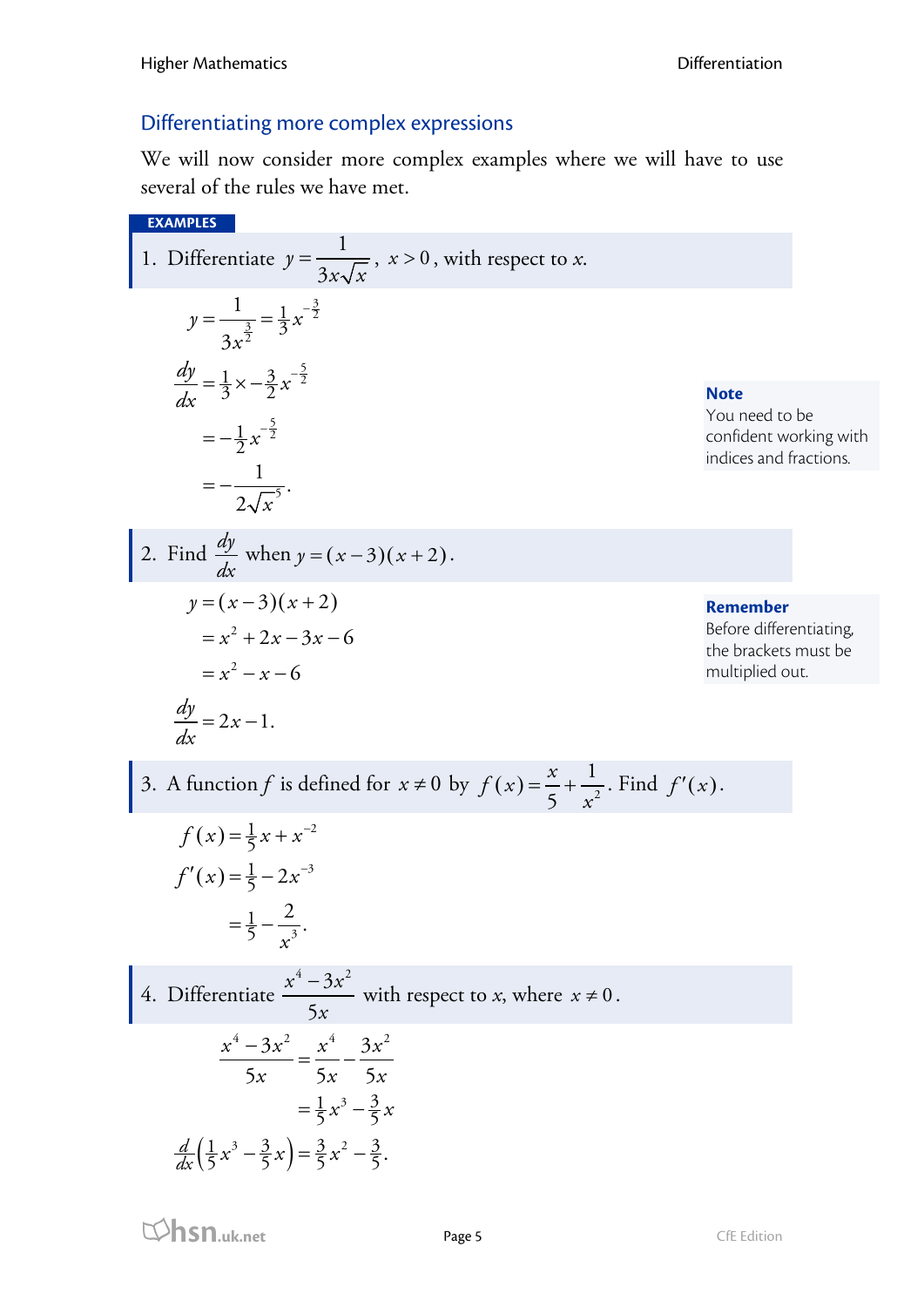Higher Mathematics Differentiation

5. Differentiate 
$$
\frac{x^3 + 3x^2 - 6x}{\sqrt{x}}
$$
,  $x > 0$ , with respect to x.  
\n
$$
\frac{x^3 + 3x^2 - 6x}{\sqrt{x}} = \frac{x^3}{x^{\frac{1}{2}}} + \frac{3x^2}{x^{\frac{1}{2}}} - \frac{6x}{x^{\frac{1}{2}}}
$$
\n
$$
= x^{\frac{3}{2}} + 3x^{\frac{3}{2}} - 6x^{\frac{1}{2}}
$$
\n
$$
= x^{\frac{5}{2}} + 3x^{\frac{3}{2}} - 6x^{\frac{1}{2}}
$$
\nRemember\n
$$
\frac{d}{dx} \left( x^{\frac{5}{2}} + 3x^{\frac{3}{2}} - 6x^{\frac{1}{2}} \right) = \frac{5}{2}x^{\frac{3}{2}} - \frac{9}{2}x^{\frac{1}{2}} - 3x^{-\frac{1}{2}}
$$
\n
$$
= \frac{5}{2} \sqrt{x^3} - \frac{9}{2} \sqrt{x} - \frac{3}{\sqrt{x}}.
$$
\n6. Find the derivative of  $y = \sqrt{x} (x^2 + \sqrt[3]{x})$ ,  $x > 0$ , with respect to x.  
\n
$$
y = x^{\frac{1}{2}} \left( x^2 + x^{\frac{1}{3}} \right) = x^{\frac{5}{2}} + x^{\frac{5}{6}}
$$
\nRemember\n
$$
\frac{dy}{dx} = \frac{5}{2} x^{\frac{3}{2}} + \frac{5}{6} x^{-\frac{1}{6}}
$$
\n
$$
= \frac{5}{2} \sqrt{x^3} + \frac{5}{6 \sqrt[6]{x}}.
$$

# **3 Differentiating with Respect to Other Variables** RC

So far we have differentiated functions and expressions with respect to *x*. However, the rules we have been using still apply if we differentiate with respect to any other variable. When modelling real-life problems we often use appropriate variable names, such as *t* for time and *V* for volume.

**EXAMPLES**

- 1. Differentiate  $3t^2 2t$  with respect to *t*.  $\frac{d}{dt}(3t^2 - 2t) = 6t - 2.$
- 2. Given  $A(r) = \pi r^2$ , find  $A'(r)$ .  $A(r) = \pi r^2$  $A'(r) = 2\pi r$ .

3

*x*

 $=\frac{5}{2}\sqrt{x}^{3} +$ 

5

6

*x*

**Remember** *π* is just a constant.

When differentiating with respect to a certain variable, all other variables are treated as constants.

**EXAMPLE**

3. Differentiate  $px^2$  with respect to  $p$ .

$$
\frac{d}{dp}\left( px^{2}\right) =x^{2}.
$$

**hsn.uk.net** Page 6 CfE Edition

as a constant.

**Note**

Since we are

differentiating with respect to  $p$ , we treat  $x^2$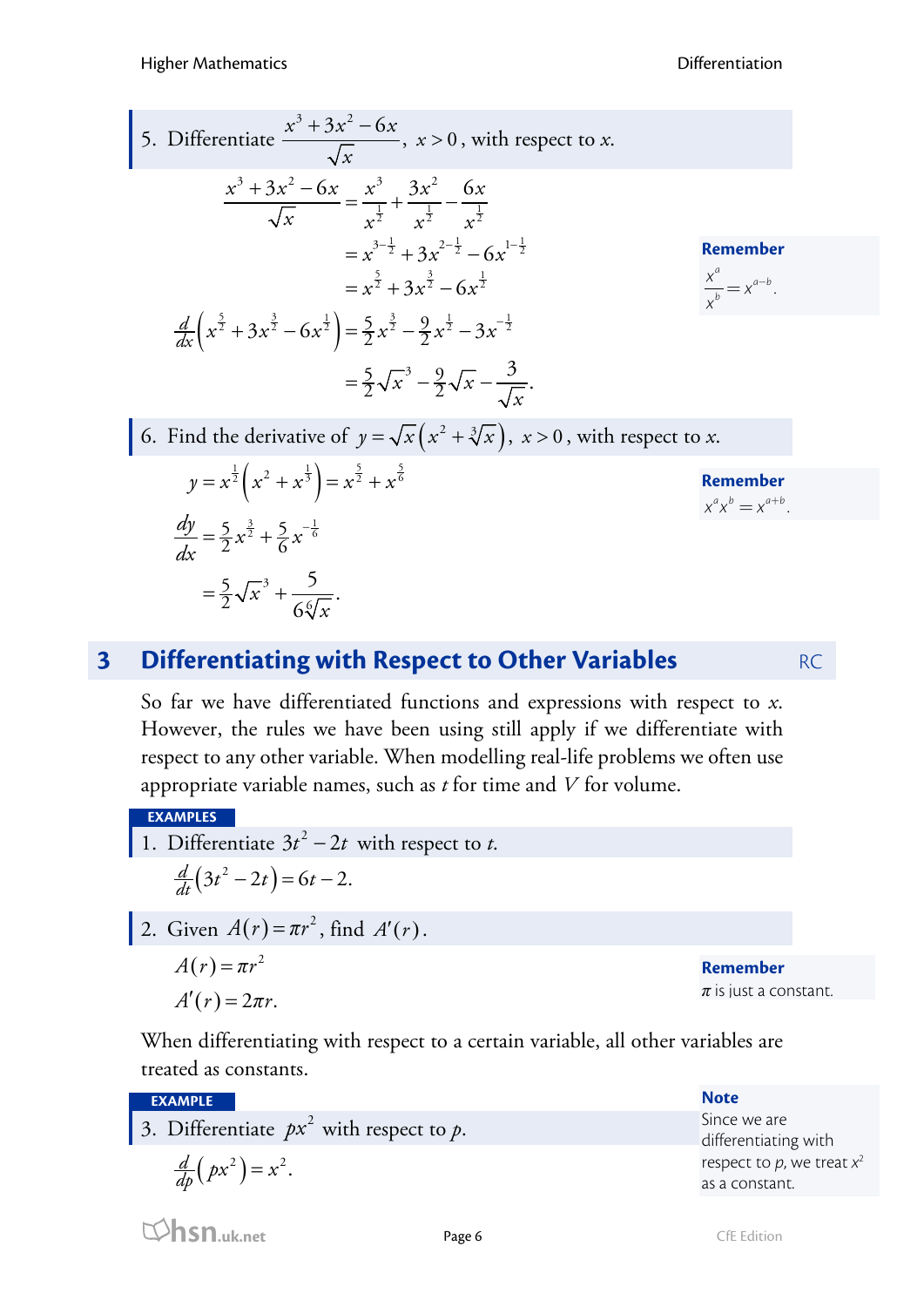# **4 Rates of Change** RC

The derivative of a function describes its "rate of change". This can be evaluated for specific values by substituting them into the derivative.

**EXAMPLE5**  
\n1. Given 
$$
f(x) = 2x^5
$$
, find the rate of change of f when  $x = 3$ .  
\n $f'(x) = 10x^4$   
\n $f'(3) = 10(3)^4 = 10 \times 81 = 810$ .  
\n2. Given  $y = \frac{1}{x^{\frac{2}{3}}}$  for  $x \ne 0$ , calculate the rate of change of y when  $x = 8$ .  
\n $y = x^{-\frac{2}{3}}$   
\n $y = \frac{dy}{dx} = -\frac{2}{3x^{\frac{5}{3}}}$   
\n $= -\frac{2}{3x^{\frac{5}{3}}}$   
\n $= -\frac{2}{3x^{\frac{5}{3}}}$   
\n $= -\frac{2}{3(3x^{\frac{5}{3}})}$   
\n $= -\frac{2}{3(3x^{\frac{5}{3}})}$   
\n $= -\frac{2}{3(3x^{\frac{5}{3}})}$   
\n $= -\frac{2}{3(3x^{\frac{5}{3}})}$   
\n $= -\frac{2}{3(3x^{\frac{5}{3}})}$   
\n $= -\frac{1}{48}$ .

# Displacement, velocity and acceleration

The velocity *v* of an object is defined as the rate of change of displacement *s* with respect to time *t*. That is:

$$
v=\frac{ds}{dt}.
$$

Also, acceleration *a* is defined as the rate of change of velocity with respect to time:

$$
a=\frac{dv}{dt}.
$$

**EXAMPLE**

3. A ball is thrown so that its displacement *s* after *t* seconds is given by  $s(t) = 12t - 5t^2$ .

Find its velocity after 2 seconds.

$$
v(t)=s'(t)
$$

 $= 12 - 10t$  by differentiating  $s(t) = 12t - 5t^2$  with respect to t.

Substitute  $t = 2$  into  $v(t)$ :

$$
v(2) = 23 - 10(2) = 3.
$$

After 2 seconds, the ball has velocity 3 metres per second.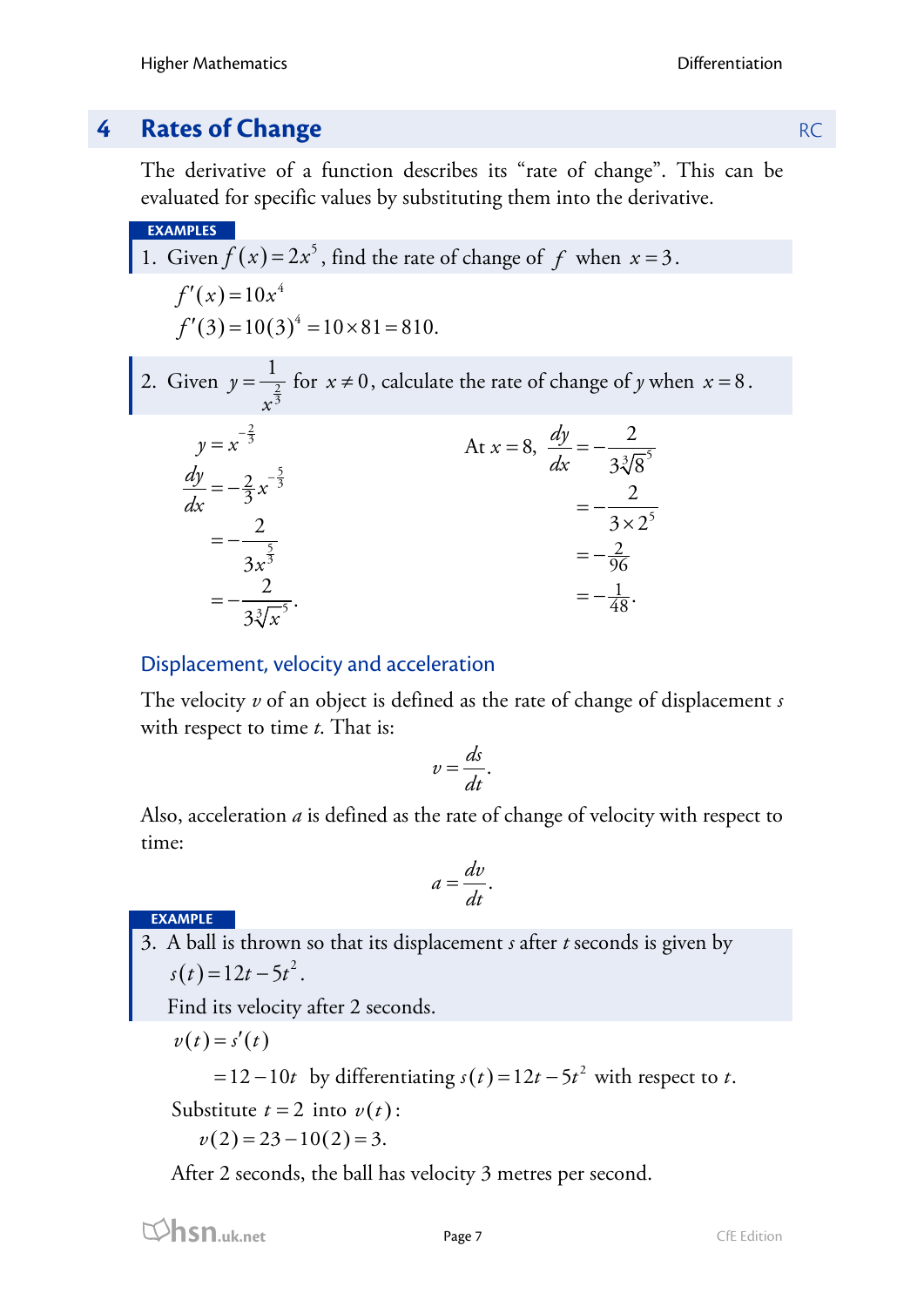# **5 <b>Equations of Tangents RC RC RC RC**

As we already know, the gradient of a straight line is constant. We can determine the gradient of a curve, at a particular point, by considering a straight line which touches the curve at the point. This line is called a **tangent**.



The gradient of the tangent to a curve  $y = f(x)$  at  $x = a$  is given by  $f'(a)$ .

This is the same as finding the rate of change of *f* at *a*.

To work out the equation of a tangent we use  $y - b = m(x - a)$ . Therefore we need to know two things about the tangent:

- a point, of which at least one coordinate will be given;
- the gradient, which is calculated by differentiating and substituting in the value of *x* at the required point.

#### **EXAMPLES**

1. Find the equation of the tangent to the curve with equation  $y = x^2 - 3$ at the point  $(2,1)$ .

We know the tangent passes through  $(2,1)$ .

To find its equation, we need the gradient at the point where  $x = 2$ :

$$
y = x2 - 3
$$
  

$$
\frac{dy}{dx} = 2x
$$
  
At  $x = 2$ ,  $m = 2 \times 2 = 4$ .

Now we have the point  $(2,1)$  and the gradient  $m=4$ , so we can find the equation of the tangent:

$$
y-b = m(x-a)
$$
  

$$
y-1 = 4(x-2)
$$
  

$$
y-1 = 4x-8
$$
  

$$
4x - y - 7 = 0.
$$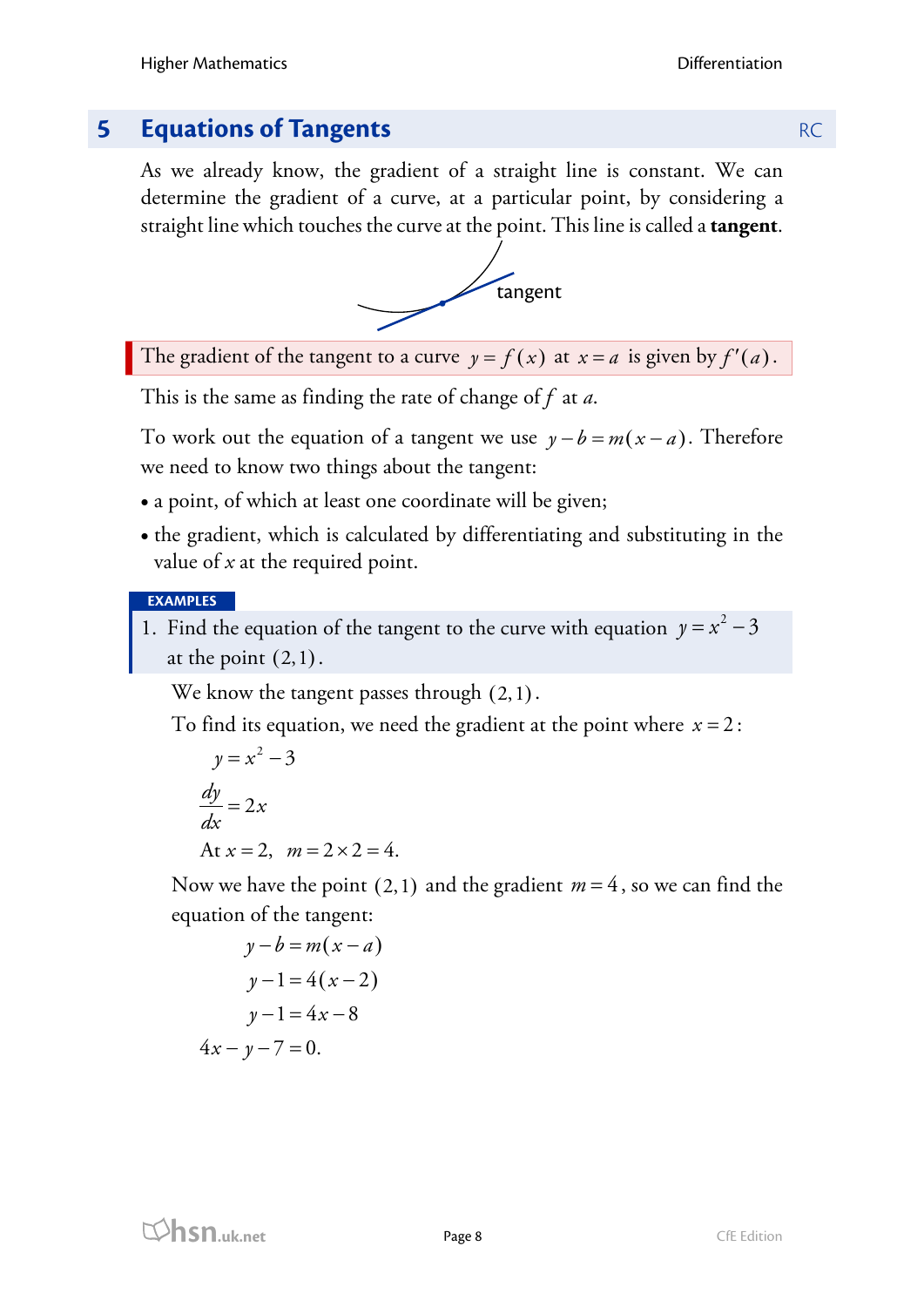2. Find the equation of the tangent to the curve with equation  $y = x^3 - 2x$ at the point where  $x = -1$ .

We need a point on the tangent. Using the given *x*-coordinate, we can find the *y*-coordinate of the point on the curve:

$$
y = x3 - 2x
$$
  
=  $(-1)3 - 2(-1)$   
=  $-1 + 2$   
= 1 So the point is  $(-1, -1)$ .

We also need the gradient at the point where  $x = -1$ :

$$
y = x3 - 2x
$$
  
\n
$$
\frac{dy}{dx} = 3x2 - 2
$$
  
\nAt  $x = -1$ ,  $m = 3(-1)2 - 2 = 1$ .

Now we have the point (−1,1) and the gradient *m* =1, so the equation of the tangent is:

$$
y-b = m(x-a)
$$
  
y-1=1(x+1)  
-y+2=0.

 $\mathcal{X}$ 

3. A function *f* is defined for  $x > 0$  by  $f(x) = \frac{1}{x}$ . Find the equation of the tangent to the curve  $y = f(x)$  at P.



We need a point on the tangent. Using the given *y*-coordinate, we can find the *x*-coordinate of the point P:

$$
f(x)=2
$$
  
\n
$$
\frac{1}{x} = 2
$$
  
\n
$$
x = \frac{1}{2}
$$
 So the point is  $(\frac{1}{2}, 2)$ .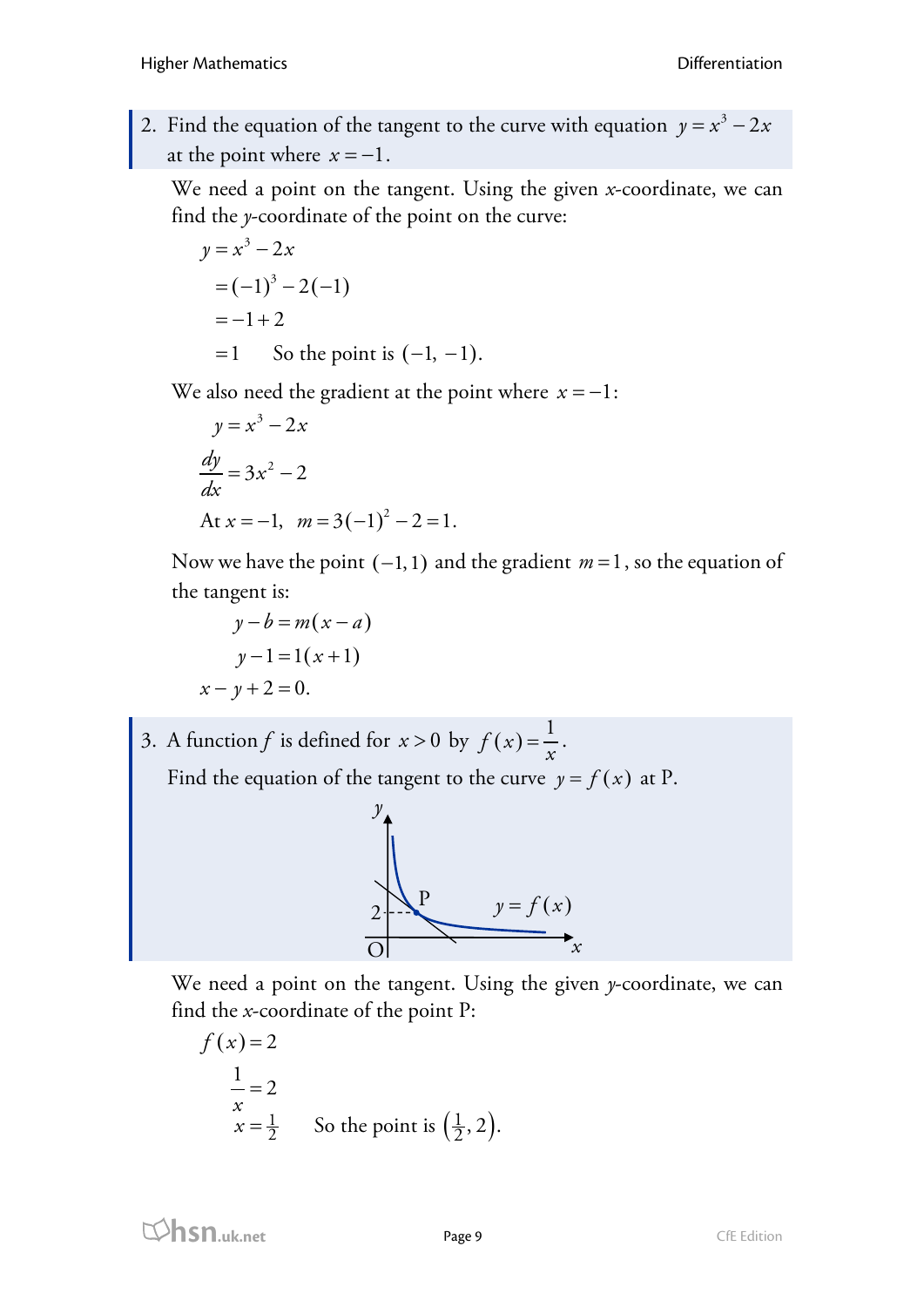We also need the gradient at the point where  $x = \frac{1}{2}$ :

$$
f(x) = x^{-1}
$$
  
\n
$$
f'(x) = -x^{-2}
$$
  
\n
$$
= -\frac{1}{x^2}.
$$
  
\nAt  $x = \frac{1}{2}$ ,  $m = -\frac{1}{\frac{1}{4}} = -4$ .

Now we have the point  $\left(\frac{1}{2}, 2\right)$  and the gradient *m* = −4, so the equation of the tangent is:

$$
y-b=m(x-a)
$$

$$
y-2=-4\left(x-\frac{1}{2}\right)
$$

$$
y-2=-4x+2
$$

$$
4x+y-4=0.
$$

4. Find the equation of the tangent to the curve  $y = \sqrt[3]{x^2}$  at the point where  $x = -8$ .

We need a point on the tangent. Using the given *x*-coordinate, we can work out the *y*-coordinate:

$$
y = \sqrt[3]{-8}^{2}
$$
  
=  $(-2)^{2}$   
= 4 So the point is  $(-8, 4)$ .

We also need the gradient at the point where  $x = -8$ :

$$
y = \sqrt[3]{x^2} = x^{\frac{2}{3}}
$$
 At  $x = -8$ ,  $m = \frac{2}{3\sqrt[3]{8}}$   

$$
\frac{dy}{dx} = \frac{2}{3}x^{-\frac{1}{3}}
$$

$$
= \frac{2}{3\sqrt[3]{x}}
$$

$$
= \frac{1}{3}.
$$

Now we have the point  $(-8, 4)$  and the gradient  $m = \frac{1}{3}$ , so the equation of the tangent is:

$$
y-b=m(x-a)
$$

$$
y-4=\frac{1}{3}(x+8)
$$

$$
3y-12=x+8
$$

$$
x-3y+20=0.
$$

**html**<br> **hsn.uk.net** Page 10 Page 10 CfE Edition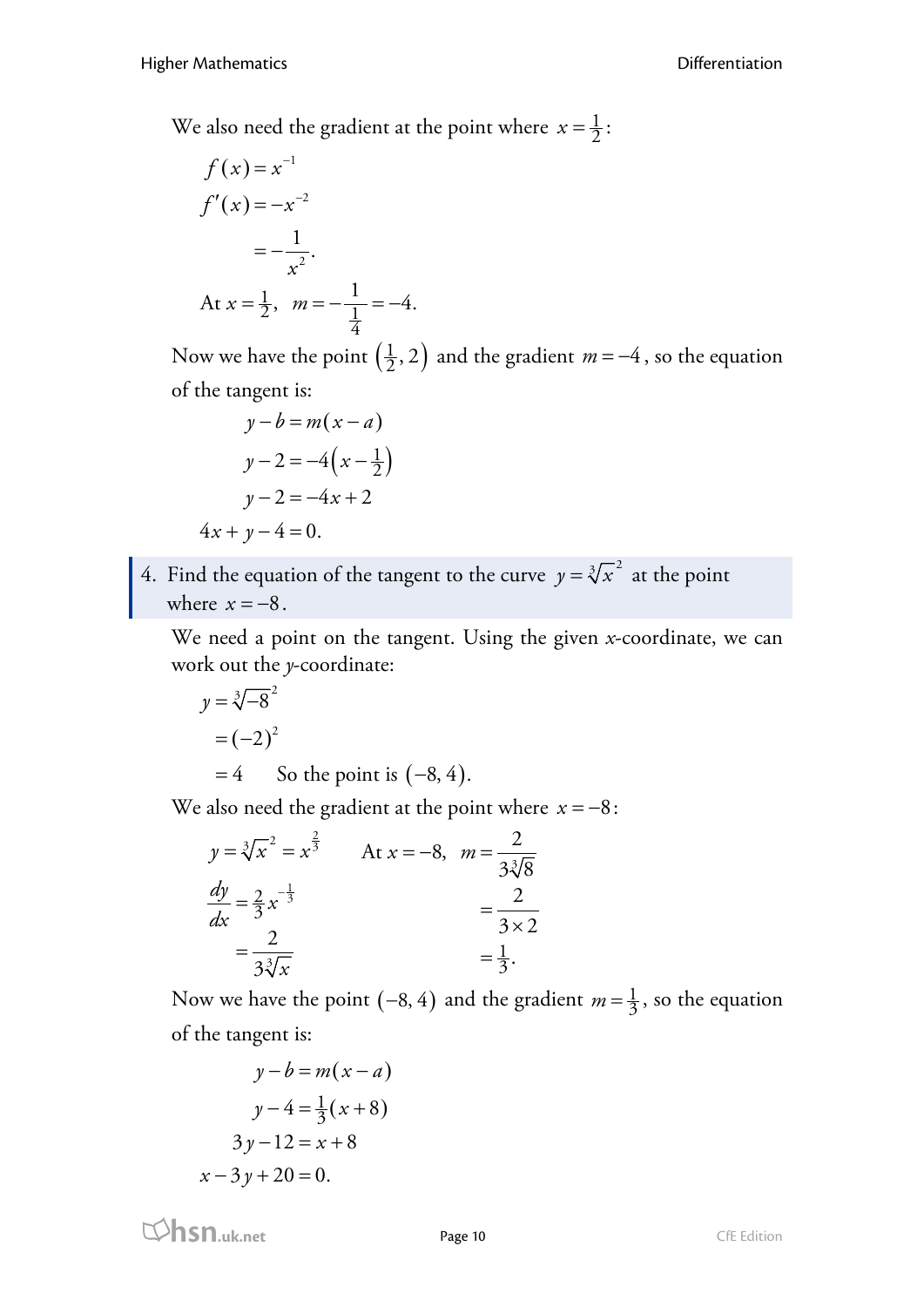5. A curve has equation  $y = \frac{1}{3}x^3 - \frac{1}{2}x^2 + 2x + 5$ . Find the coordinates of the points on the curve where the tangent has gradient 4.

The derivative gives the gradient of the tangent:

$$
\frac{dy}{dx} = x^2 - x + 2.
$$

We want to find where this is equal to 4:

$$
x^{2}-x+2=4
$$
  
\n
$$
x^{2}-x-2=0
$$
  
\n
$$
(x+1)(x-2)=0
$$
  
\n
$$
x=-1 \text{ or } x=2.
$$
  
\n  
\n**Remember**  
\nBefore solving a  
\nquadratic equation you  
\nneed to rearrange to get  
\n"quadratic = 0".

Now we can find the *y*-coordinates by using the equation of the curve:

$$
y = \frac{1}{3}(-1)^3 - \frac{1}{2}(-1)^2 + 2(-1) + 5 \qquad y = \frac{1}{3}(2)^3 - \frac{1}{2}(2)^2 + 2(2) + 5
$$
  
=  $-\frac{1}{3} - \frac{1}{2} - 2 + 5$   
=  $3 - \frac{5}{6}$   
=  $\frac{13}{6}$   
 $y = \frac{1}{3}(2)^3 - \frac{1}{2}(2)^2 + 2(2) + 5$   
=  $\frac{8}{3} - \frac{4}{2} + 4 + 5$   
=  $7 + \frac{8}{3}$   
=  $\frac{29}{3}$ .

So the points are  $\left(-1, \frac{13}{6}\right)$  and  $\left(2, \frac{29}{3}\right)$ .

**hsn.uk.net** Page 11 Page 11 CfE Edition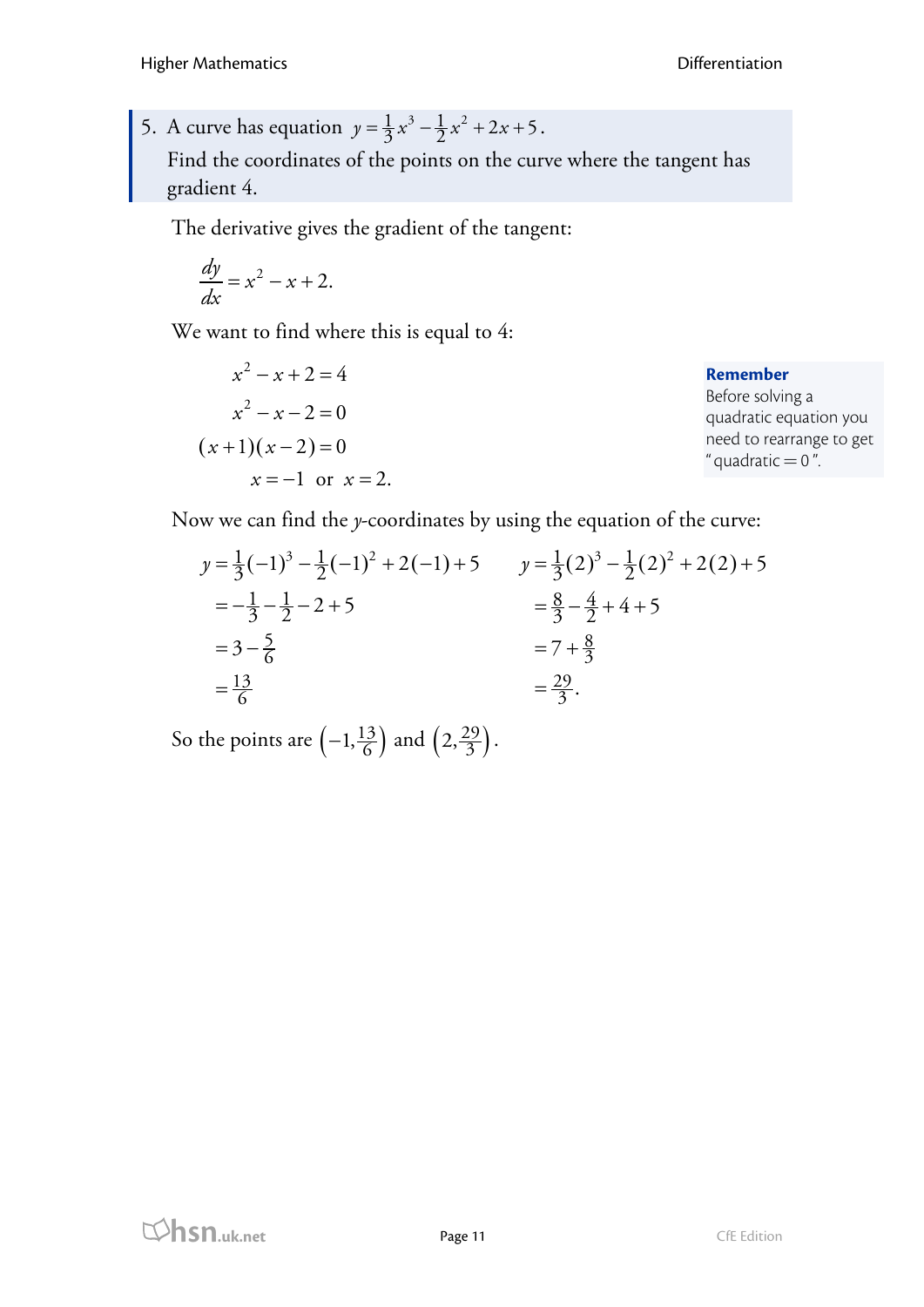

Similarly:

A curve is said to be **strictly decreasing** when  $\frac{dy}{dx} < 0$  $< 0$ .



#### **EXAMPLES**

1. A curve has equation  $y = 4x^2 + \frac{2}{x}$ *x*  $= 4x^2 + \frac{2}{\sqrt{}}$ .

Determine whether the curve is increasing or decreasing at *x* =10.

$$
y = 4x^{2} + 2x^{-\frac{1}{2}}
$$
  
\n
$$
\frac{dy}{dx} = 8x - x^{-\frac{3}{2}}
$$
  
\n
$$
= 8x - \frac{1}{\sqrt{x^{3}}}
$$
  
\nWhen  $x = 10$ ,  $\frac{dy}{dx} = 8$ 

When  $x = 10$ ,  $\frac{dy}{dx} = 8 \times 10 - \frac{1}{\sqrt{10^3}}$  $10$  $80 - \frac{1}{10}$  $10\sqrt{10}$  $>0$ . *dx*  $=8 \times 10 = 80 -$ 

**Note**  $\frac{1}{\sqrt{1}} < 1$  $10\sqrt{10}$  $<$  1.

Since 
$$
\frac{dy}{dx} > 0
$$
, the curve is increasing when  $x = 10$ .

**html**<br> **hsn.uk.net** Page 12 CfE Edition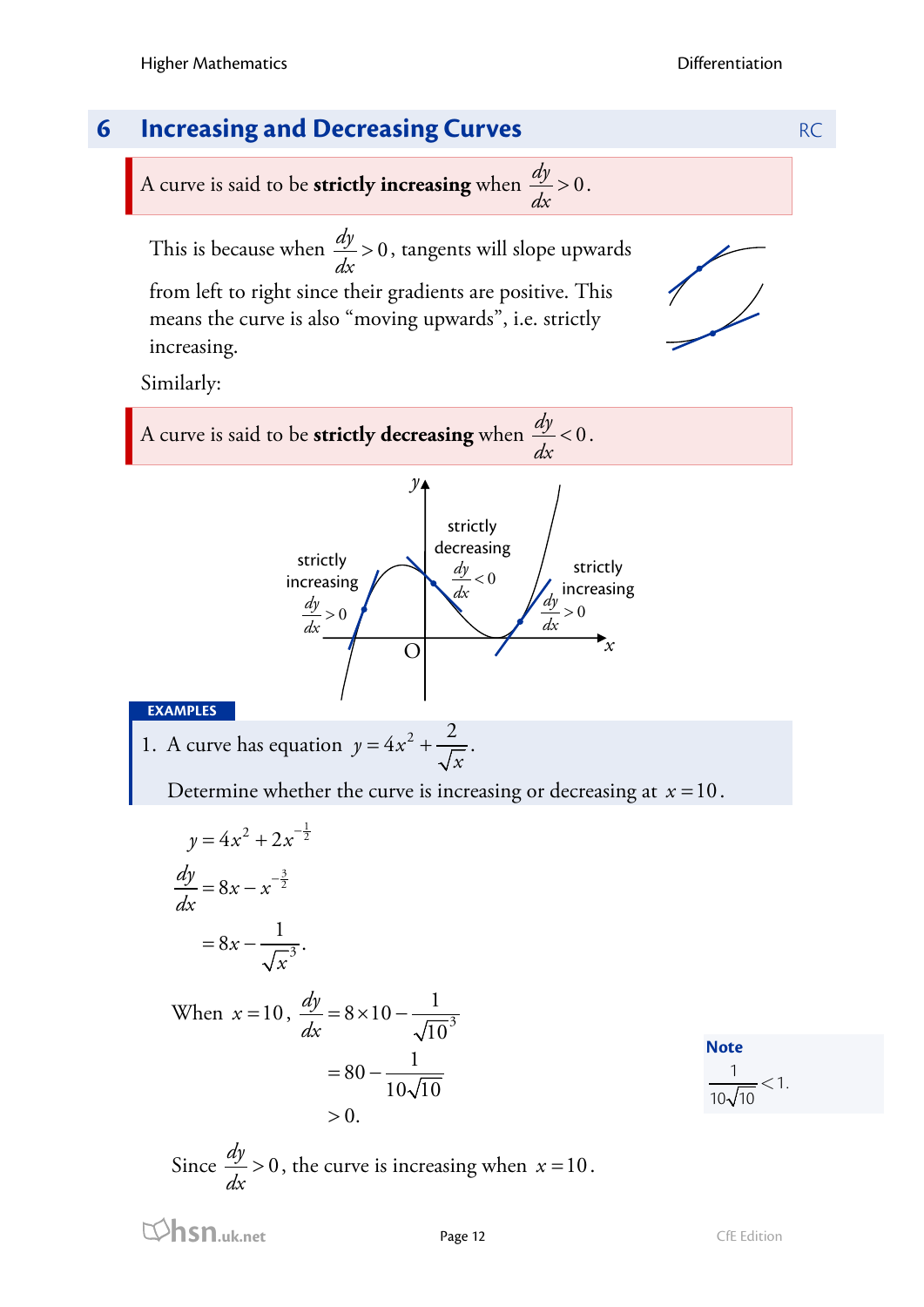# 2. Show that the curve  $y = \frac{1}{3}x^3 + x^2 + x - 4$  is never decreasing.

$$
\frac{dy}{dx} = x^2 + 2x + 1
$$
\n  
\n
$$
= (x + 1)^2
$$
\n  
\n
$$
\ge 0.
$$
\n  
\n**Remember**  
\nThe result of squaring  
\nany number is always  
\ngreater than, or equal to,  
\nzero.

Since 
$$
\frac{dy}{dx}
$$
 is never less than zero, the curve is never decreasing.

# **7 Stationary Points** RC

At some points, a curve may be neither increasing nor decreasing – we say that the curve is **stationary** at these points.

This means that the gradient of the tangent to the curve is zero at stationary points, so we can find them by solving  $f'(x) = 0$  or  $\frac{dy}{dx} = 0$ .

The four possible stationary points are:



A stationary point's nature (type) is determined by the behaviour of the graph to its left and right. This is often done using a "nature table".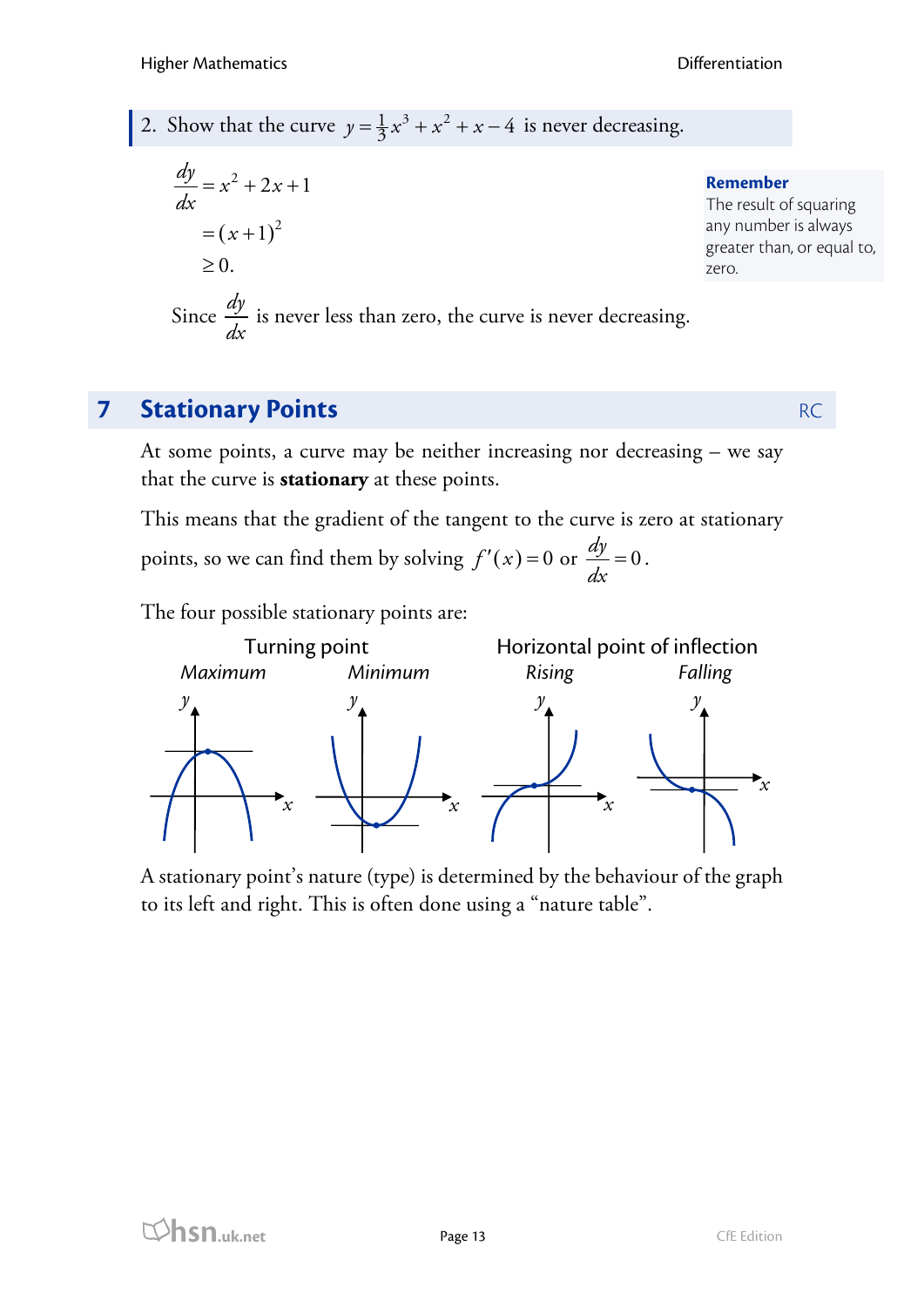# **8 Determining the Nature of Stationary Points** RC

To illustrate the method used to find stationary points and determine their nature, we will do this for the graph of  $f(x) = 2x^3 - 9x^2 + 12x + 4$ .

### *Step 1*

Differentiate the function.

#### *Step 2*

Find the stationary values by solving  $f'(x) = 0.$ 

$$
f'(x) = 6x^2 - 18x + 12
$$

$$
f'(x) = 0
$$
  
\n
$$
6x^{2} - 18x + 12 = 0
$$
  
\n
$$
6(x^{2} - 3x + 2) = 0 \quad (\div 6)
$$
  
\n
$$
(x - 1)(x - 2) = 0
$$
  
\n
$$
x = 1 \text{ or } x = 2
$$

# *Step 3*

Find the *y*-coordinates of the stationary points.

# *Step 4*

Write the stationary values in the top row of the nature table, with arrows leading in and out of them.

# *Step 5*

Calculate  $f'(x)$  for the values in the table, and record the results. This gives the gradient at these *x* values, so zeros confirm that stationary points exist here.

# *Step 6*

Calculate  $f'(x)$  for values slightly lower and higher than the stationary values and record the sign in the second row, e.g.  $f'(0.8) > 0$  so enter + in the first cell.

# *Step 7*

We can now sketch the graph near the stationary points:

+ means the graph is increasing and

− means the graph is decreasing.

# *Step 8*

The nature of the stationary points can then be concluded from the sketch.

$$
f(1) = 9
$$
 so  $(1, 9)$  is a stat. pt.  
 $f(2) = 8$  so  $(2, 8)$  is a stat. pt.

| $\mathcal{X}$ |  |  |  |
|---------------|--|--|--|
| f'(x)         |  |  |  |
| Graph         |  |  |  |

| f'(x) |  |  |  |
|-------|--|--|--|
| Graph |  |  |  |

$$
\begin{array}{c|cc}\nx & \rightarrow & 1 \rightarrow & \rightarrow & 2 \rightarrow \\
\hline\nf'(x) & + & 0 & - & - & 0 & + \\
\hline\nGraph & & & & \n\end{array}
$$

| f'(x)           |  |  |  |
|-----------------|--|--|--|
| Graph $\vert$ / |  |  |  |

(1, 9) is a max. turning point. (2, 8) is a min. turning point.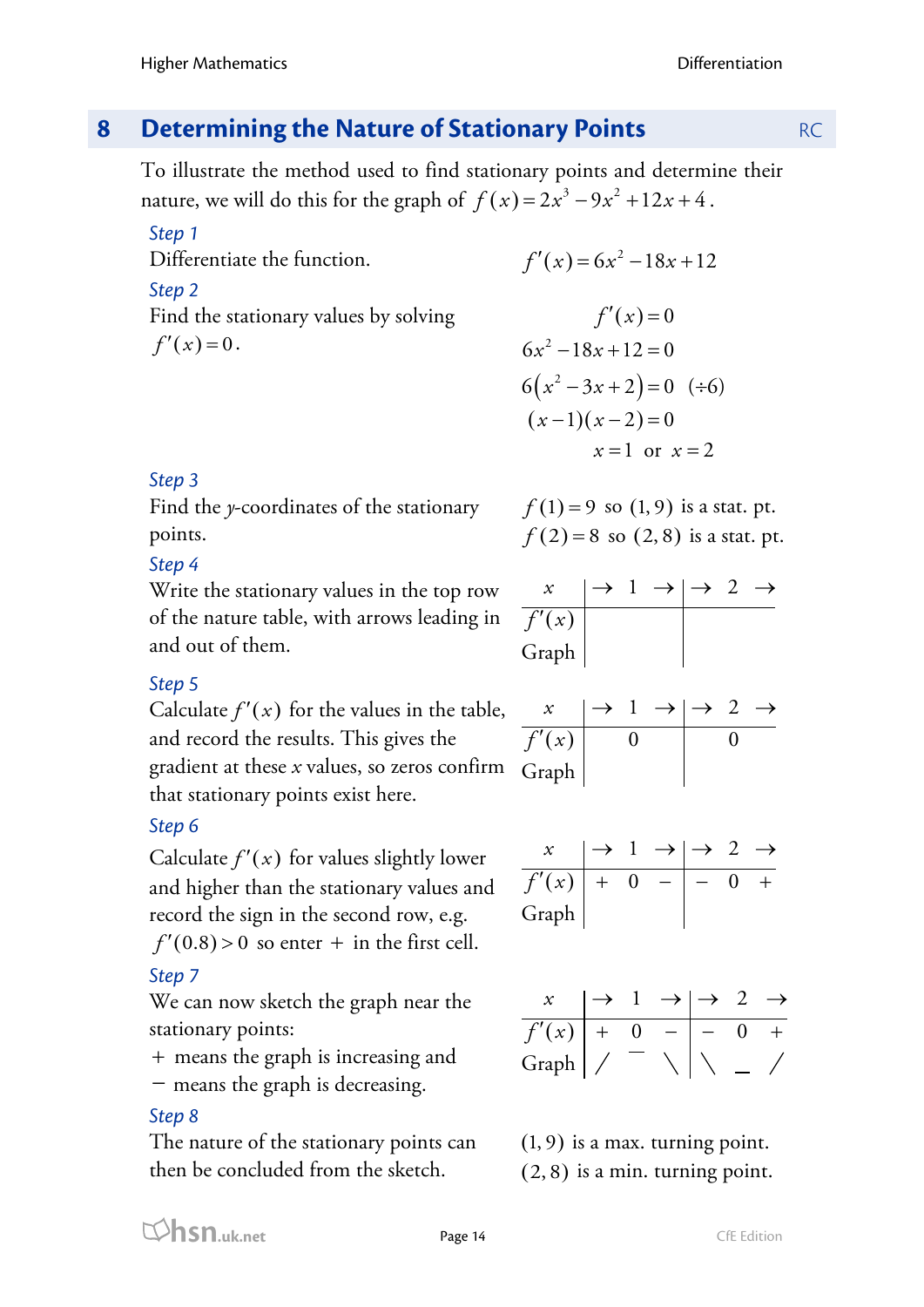#### **EXAMPLES**

1. A curve has equation  $y = x^3 - 6x^2 + 9x - 4$ . Find the stationary points on the curve and determine their nature. Given  $y = x^3 - 6x^2 + 9x - 4$ ,  $\frac{dy}{dx} = 3x^2 - 12x + 9.$ *dx*  $=3x^2-12x+$ Stationary points exist where  $\frac{dy}{dx} = 0$ :  $3(x^2-4x+3)=0$  (÷3)  $(x-1)(x-3)=0$  $3x^2 - 12x + 9 = 0$  $x^2 - 4x + 3 = 0$  $x-1=0$  or  $x-3=0$  $x = 1$   $x = 3$ . When  $x=1$ ,  $y=(1)^3-6(1)^2+9(1)-4$   $y=(3)^3-6(3)^2+9(3)-4$  $=1-6+9-4$  $=0.$ Therefore the point is  $(1,0)$ . Therefore the point is  $(3, -4)$ . When  $x = 3$ .  $= 27 - 54 + 27 - 4$  $=-4.$ 

Nature:

$$
\begin{array}{c|c}\nx & \rightarrow & 1 \rightarrow & \rightarrow & 3 \rightarrow \\
\hline\n\frac{dy}{dx} & + & 0 & - & - & 0 & + \\
\hline\nGraph & / & - & \n\end{array}
$$

So  $(1, 0)$  is a maximum turning point,

 $(3, -4)$  is a minimum turning point.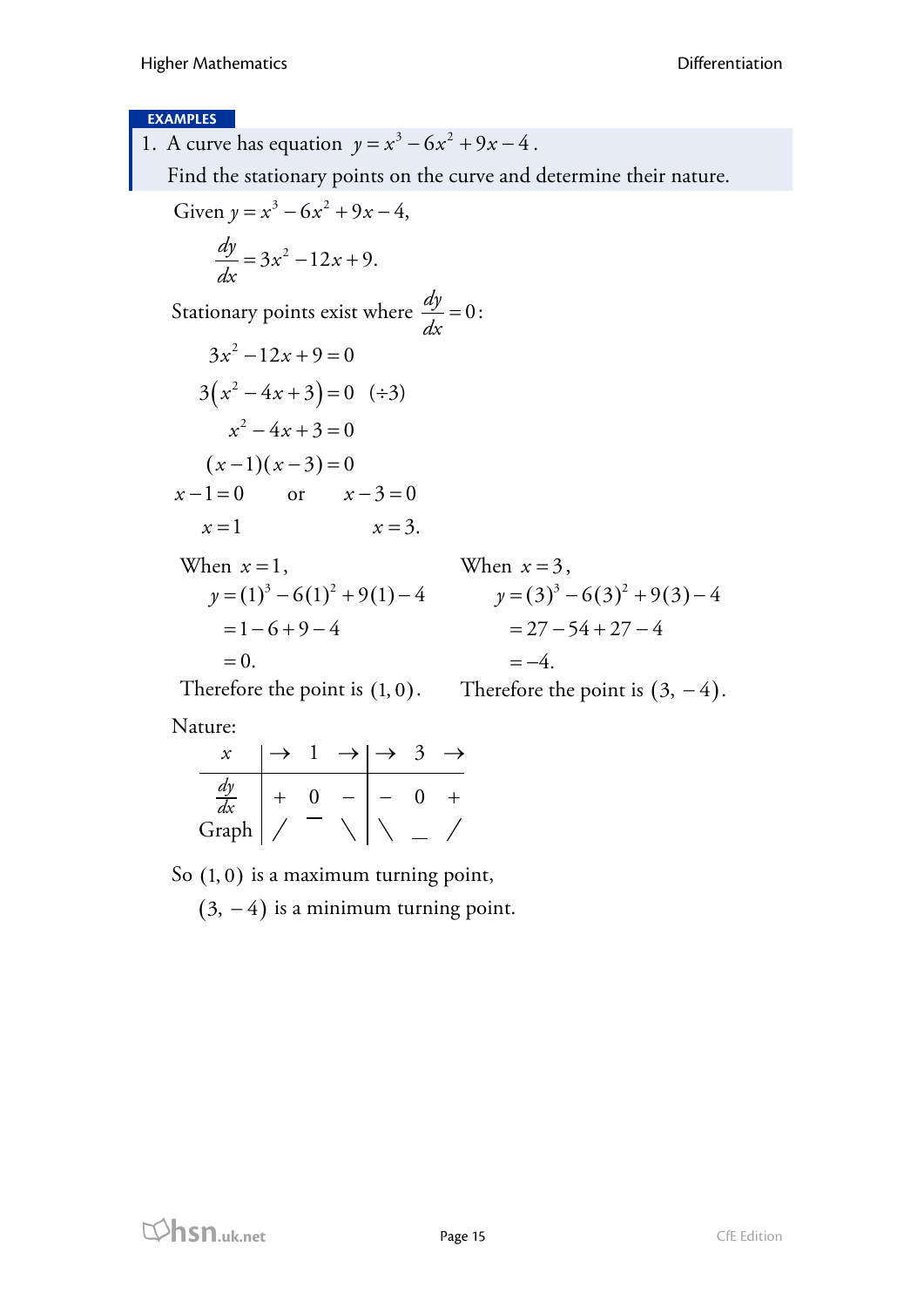# 2. Find the stationary points of  $y = 4x^3 - 2x^4$  and determine their nature.

Given  $y = 4x^3 - 2x^4$ ,  $\frac{dy}{dx} = 12x^2 - 8x^3.$ *dx*  $= 12x^2 -$ Stationary points exist where  $\frac{dy}{dx} = 0$ :  $4x^2(3-2x)=0$  $12x^2 - 8x^3 = 0$  $4x^2 = 0$  or  $3 - 2x = 0$ 3  $= 0$   $x = \frac{3}{2}.$  $x = 0$ When  $x=0$ ,  $y = 4(0)^3 - 2(0)^4$  $=0.$ Therefore the point is  $(0, 0)$ . When  $x = \frac{3}{2}$ ,  $y = 4\left(\frac{3}{2}\right)^3 - 2\left(\frac{3}{2}\right)^4$  $\frac{27}{2} - \frac{81}{2}$  $=\frac{27}{2}-\frac{8}{8}$ 

 $\frac{27}{1}$  $=\frac{27}{8}$ . Therefore the point is  $\left(\frac{3}{2}, \frac{27}{8}\right)$ .

Nature:

| dx    |  |  |  |
|-------|--|--|--|
| Graph |  |  |  |

So  $(0, 0)$  is a rising point of inflection,  $\left(\frac{3}{2}, \frac{27}{8}\right)$  is a maximum turning point.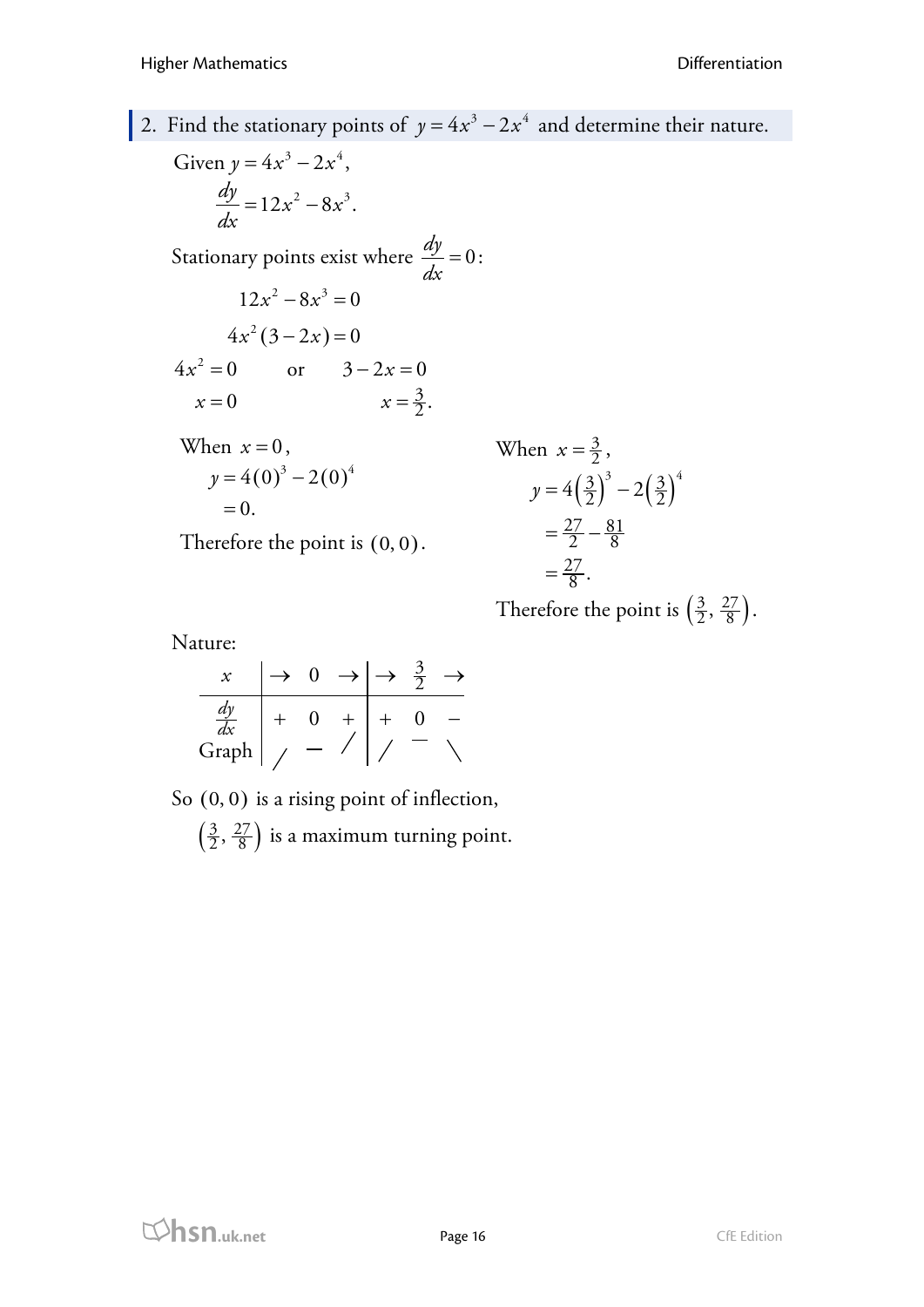- 
- 3. A curve has equation  $y = 2x + \frac{1}{x}$ *x*  $= 2x + \frac{1}{x}$  for  $x \ne 0$ . Find the *x*-coordinates of the stationary points on the curve and determine their nature.

Given 
$$
y = 2x + x^{-1}
$$
,  
\n
$$
\frac{dy}{dx} = 2 - x^{-2}
$$

$$
=2-\frac{1}{x^2}.
$$

Stationary points exist where  $\frac{dy}{dx} = 0$ :

1  $rac{1}{2}$ .

$$
2 - \frac{1}{x^2} = 0
$$
  

$$
2x^2 = 1
$$
  

$$
x^2 = \frac{1}{2}
$$
  

$$
x = \pm \frac{1}{2}
$$

Nature:

| $x$             | $\rightarrow$ | $-\frac{1}{\sqrt{2}}$ | $\rightarrow$              | $\frac{1}{\sqrt{2}}$ | $\rightarrow$              |   |
|-----------------|---------------|-----------------------|----------------------------|----------------------|----------------------------|---|
| $\frac{dy}{dx}$ | +             | 0                     | -                          | -                    | 0                          | + |
| Graph           | /             | -                     | \n $\sqrt{\phantom{0}}$ \n | -                    | \n $\sqrt{\phantom{0}}$ \n |   |

So the point where  $x = -\frac{1}{\sqrt{2}}$  is a maximum turning point and the point where  $x = \frac{1}{\sqrt{2}}$  is a minimum turning point.

# **9 Curve Sketching** RC

In order to sketch a curve, we first need to find the following:

- *x*-axis intercepts (roots) solve  $y = 0$ ;
- *y*-axis intercept find *y* for  $x = 0$ ;
- stationary points and their nature.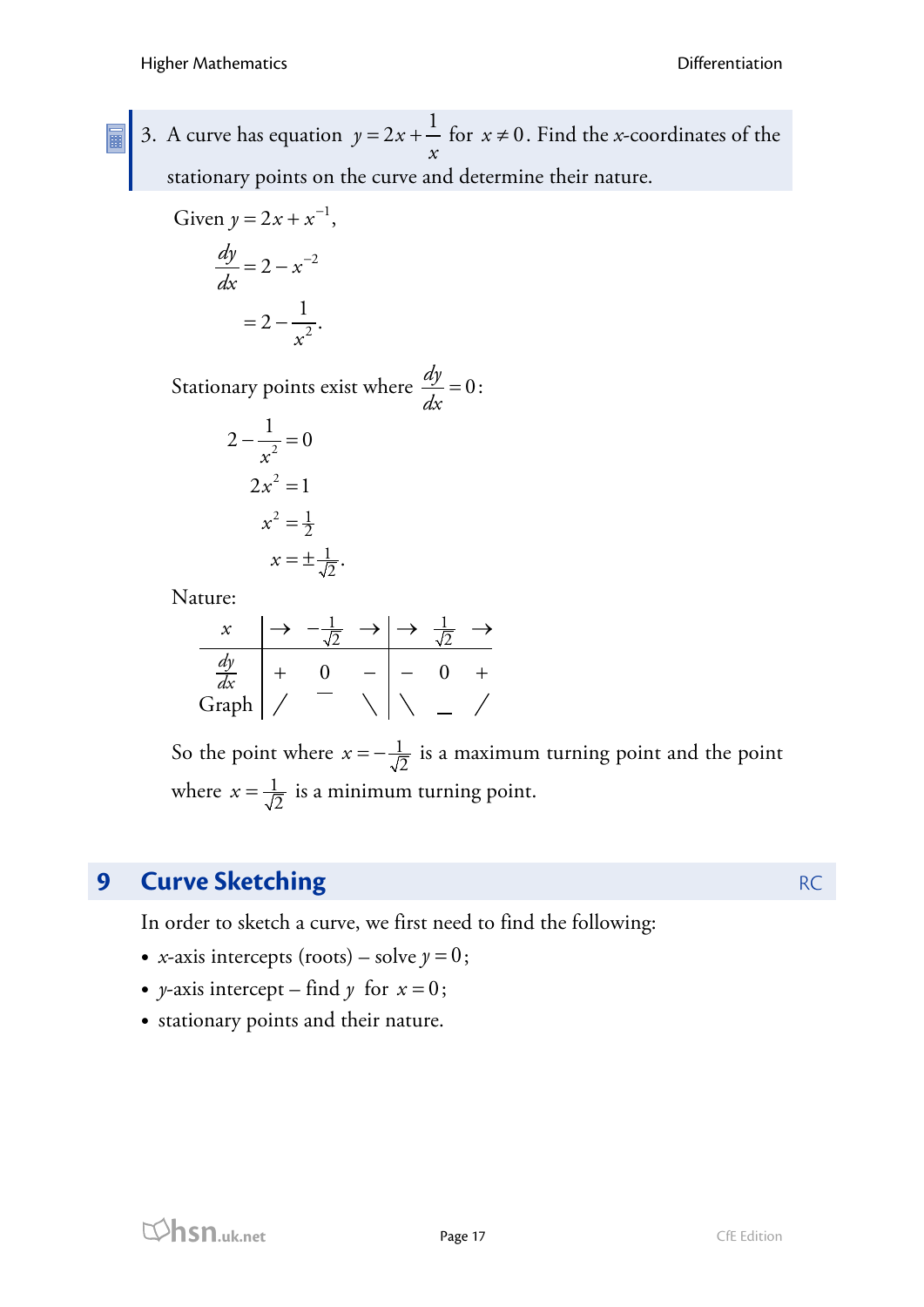#### **EXAMPLE**

Sketch the curve with equation  $y = 2x^3 - 3x^2$ . *y*-axis intercept, i.e.  $x = 0$ :  $y = 2(0)^3 - 3(0)^2$  $=0.$ Therefore the point is (0, 0). *x*-axis intercepts i.e.  $y = 0$ :  $x^2 (2x-3) = 0$  $2x^3 - 3x^2 = 0$  $(0, 0)$  $x^2 = 0$  or  $2x - 3 = 0$  $x=0$  $\left(\frac{3}{2},0\right)$ 3  $x=\frac{3}{2}$  $(\frac{3}{2},0).$ Given  $y = 2x^3 - 3x^2$ ,  $\frac{dy}{dx} = 6x^2 - 6x.$ *dx*  $= 6x^2 -$ Stationary points exist where  $\frac{dy}{dx} = 0$ :  $6x(x-1)=0$  $6x^2 - 6x = 0$  $6x = 0$  or  $x - 1 = 0$  $x=0$  $x=1$ . When  $x=0$ ,  $y = 2(0)^3 - 3(0)^2$  $=0.$ Therefore the point is  $(0, 0)$ . When  $x=1$ ,  $y = 2(1)^3 - 3(1)^2$  $= 2 - 3$  $=-1$ . Therefore the point is  $(1, -1)$ . Nature:

 $0 \rightarrow \rightarrow 1$  $0 -$ | - 0 Graph *dy dx*  $x \mid \rightarrow 0 \rightarrow \mid \rightarrow 1 \rightarrow$  $+ 0 - | - 0 +$ 

(0, 0) is a maximum turning point.  $(1, -1)$  is a minimum turning point.

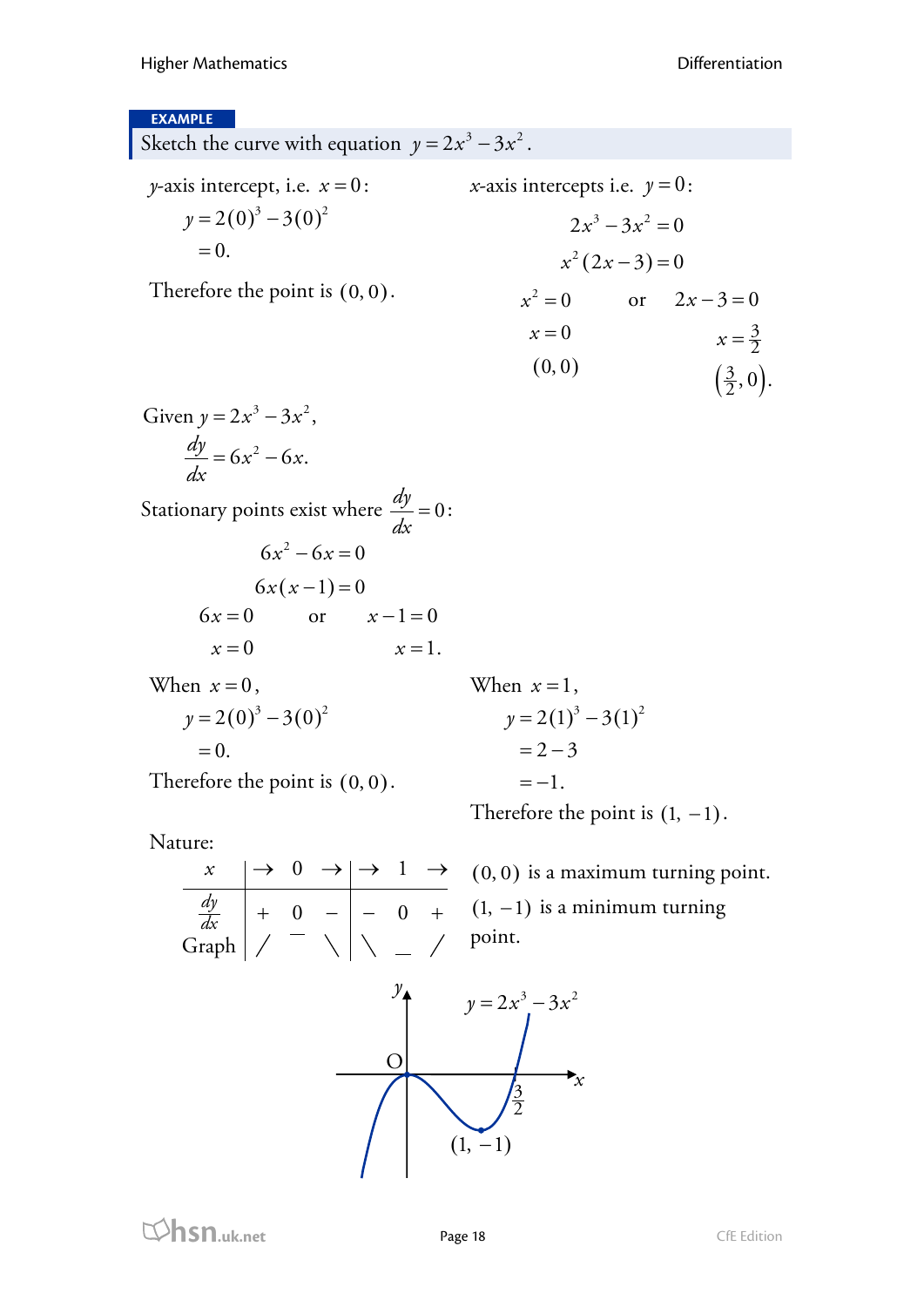# **13 Closed Intervals RC**

Sometimes it is necessary to restrict the part of the graph we are looking at using a **closed interval** (also called a restricted domain).

The maximum and minimum *y*-values can either be at stationary points or at the end points of the closed interval.

Below is a sketch of a curve with the closed interval  $-2 \le x \le 6$  shaded.



Notice that the minimum value occurs at one of the end points in this example. It is important to check for this.

**EXAMPLE**

A function *f* is defined for  $-1 \le x \le 4$  by  $f(x) = 2x^3 - 5x^2 - 4x + 1$ . Find the maximum and minimum value of  $f(x)$ .

Given  $f(x) = 2x^3 - 5x^2 - 4x + 1$ ,

 $f'(x) = 6x^2 - 10x - 4.$ 

Stationary points exist where  $f'(x) = 0$ :

$$
6x2-10x-4=0
$$
  
2(3x<sup>2</sup>-5x-2)=0  
(x-2)(3x+1)=0  
x-2=0 or 3x+1=0  
x=2 x=-\frac{1}{3}.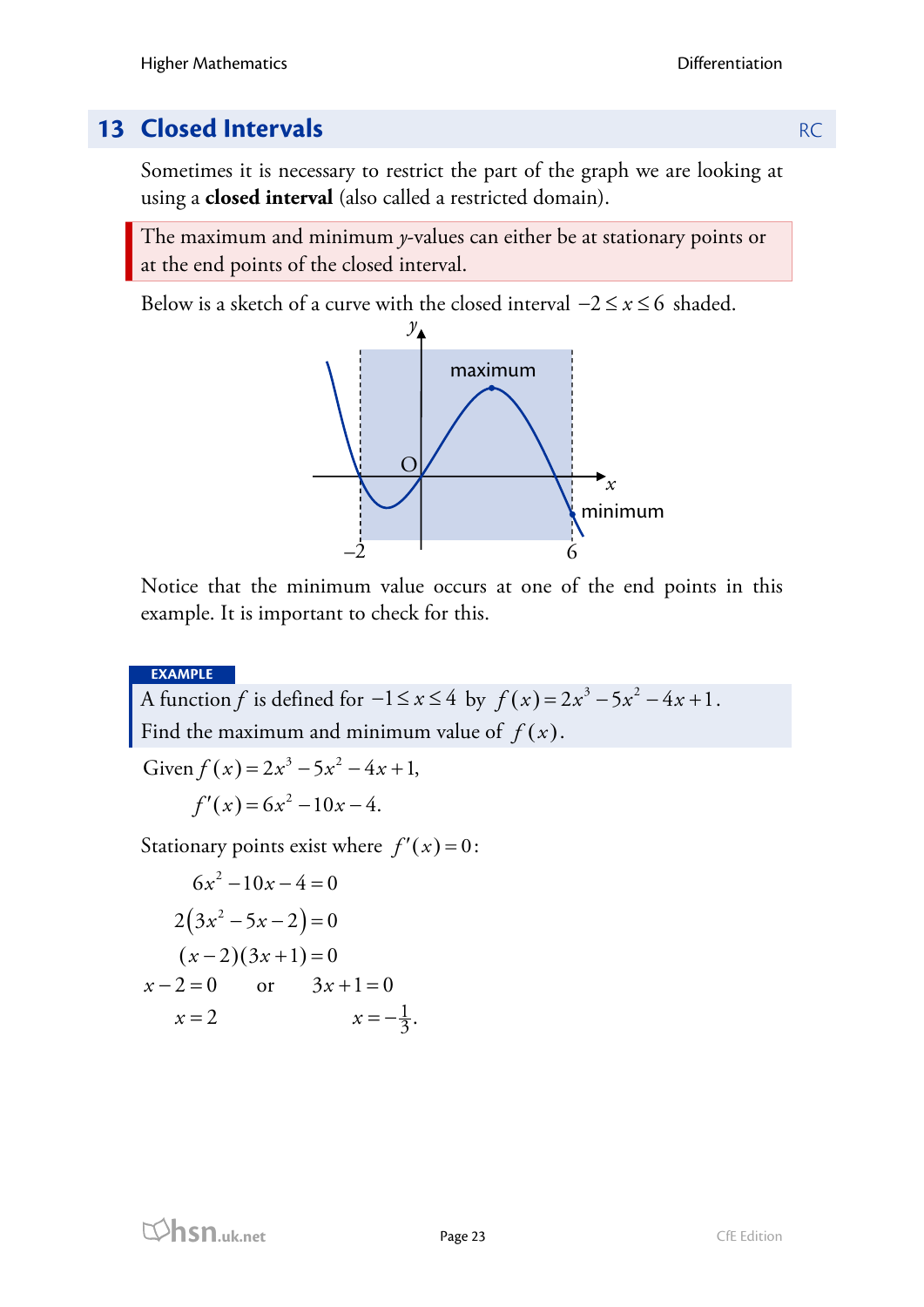To find coordinates of stationary points:

$$
f(2) = 2(2)^3 - 5(2)^2 - 4(2) + 1 \t f\left(-\frac{1}{3}\right) = 2\left(-\frac{1}{3}\right)^3 - 5\left(-\frac{1}{3}\right)^2 - 4\left(-\frac{1}{3}\right) + 1
$$
  
= 16 - 20 - 8 + 1  
= -11.  
Therefore the point is (2,-11).  

$$
= -\frac{2}{27} - \frac{5}{9} + \frac{4}{3} + 1
$$

$$
= \frac{46}{27}.
$$

Therefore the point is  $\left(-\frac{1}{3}, \frac{46}{27}\right)$ .

Nature:

| f'(x) |  |  |  |
|-------|--|--|--|
| Graph |  |  |  |

 $\left( -\frac{1}{3}, \frac{46}{27} \right)$  is a max. turning point.  $(2, -11)$  is a min. turning point.

Points at extremities of closed interval:

$$
f(-1)=2(-1)^3-5(-1)^2-4(-1)+1
$$
  
=-2-5+4+1  
=-2.  

$$
f(4)=2(4)^3-5(4)^2-4(4)+1
$$
  
=128-80-16+1  
=33.

Therefore the point is  $(-1, -2)$ .

Now we can make a sketch:



#### **Note**

Therefore the point is (4, 33).

A sketch may help you to decide on the correct answer, but it is not required in the exam.

The maximum value is 33 which occurs when  $x = 4$ . The minimum value is −11 which occurs when *x* = 2 .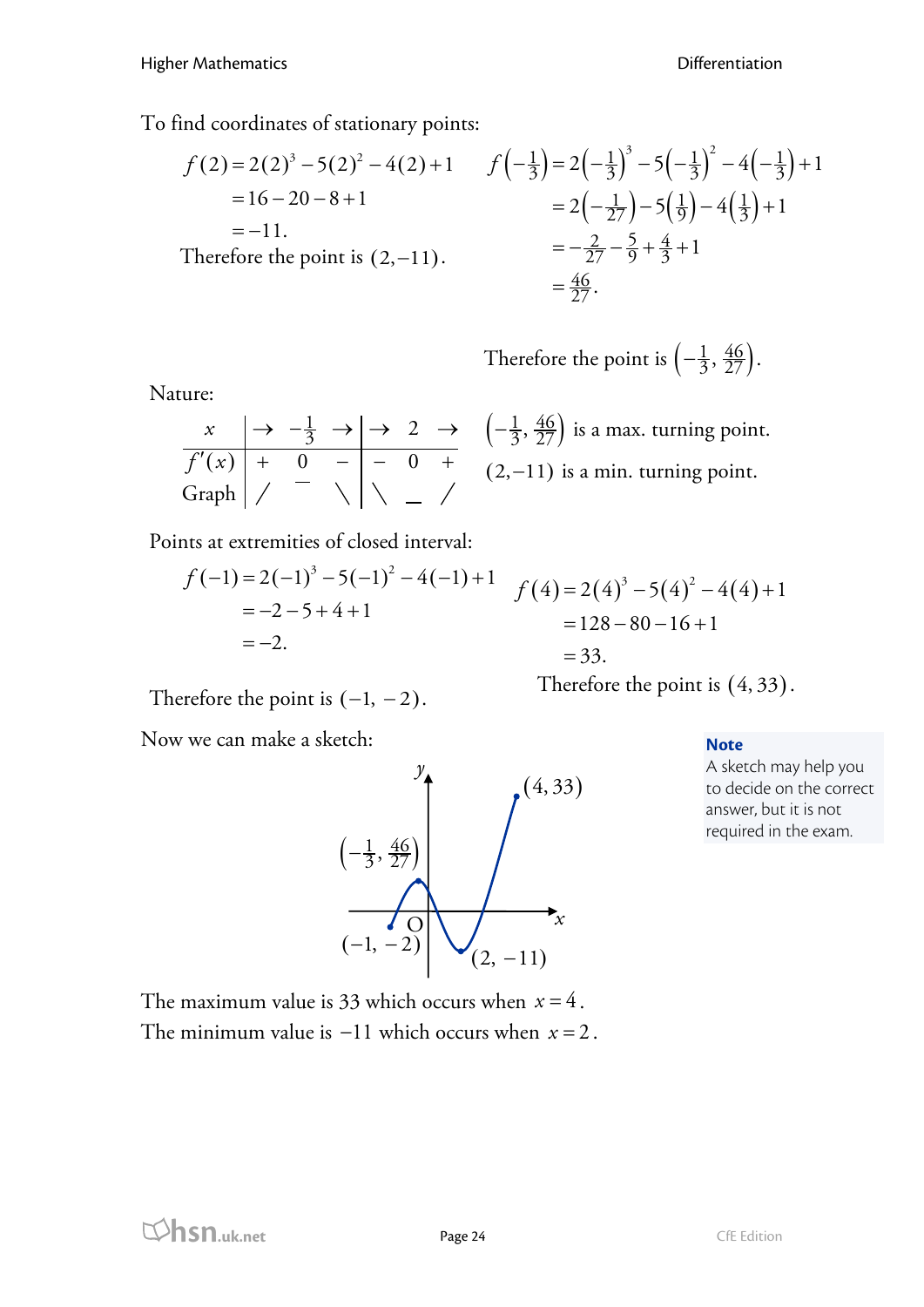# **14 Graphs of Derivatives** EF

The derivative of an  $x^n$  term is an  $x^{n-1}$  term – the power lowers by one. For example, the derivative of a cubic (where  $x^3$  is the highest power of *x*) is a quadratic (where  $x^2$  is the highest power of *x*).

When drawing a derived graph:

- All stationary points of the original curve become roots (i.e. lie on the *x*axis) on the graph of the derivative.
- Wherever the curve is strictly decreasing, the derivative is negative. So the graph of the derivative will lie below the *x*-axis – it will take negative values.
- Wherever the curve is strictly increasing, the derivative is positive. So the graph of the derivative will lie above the *x*-axis – it will take positive values.

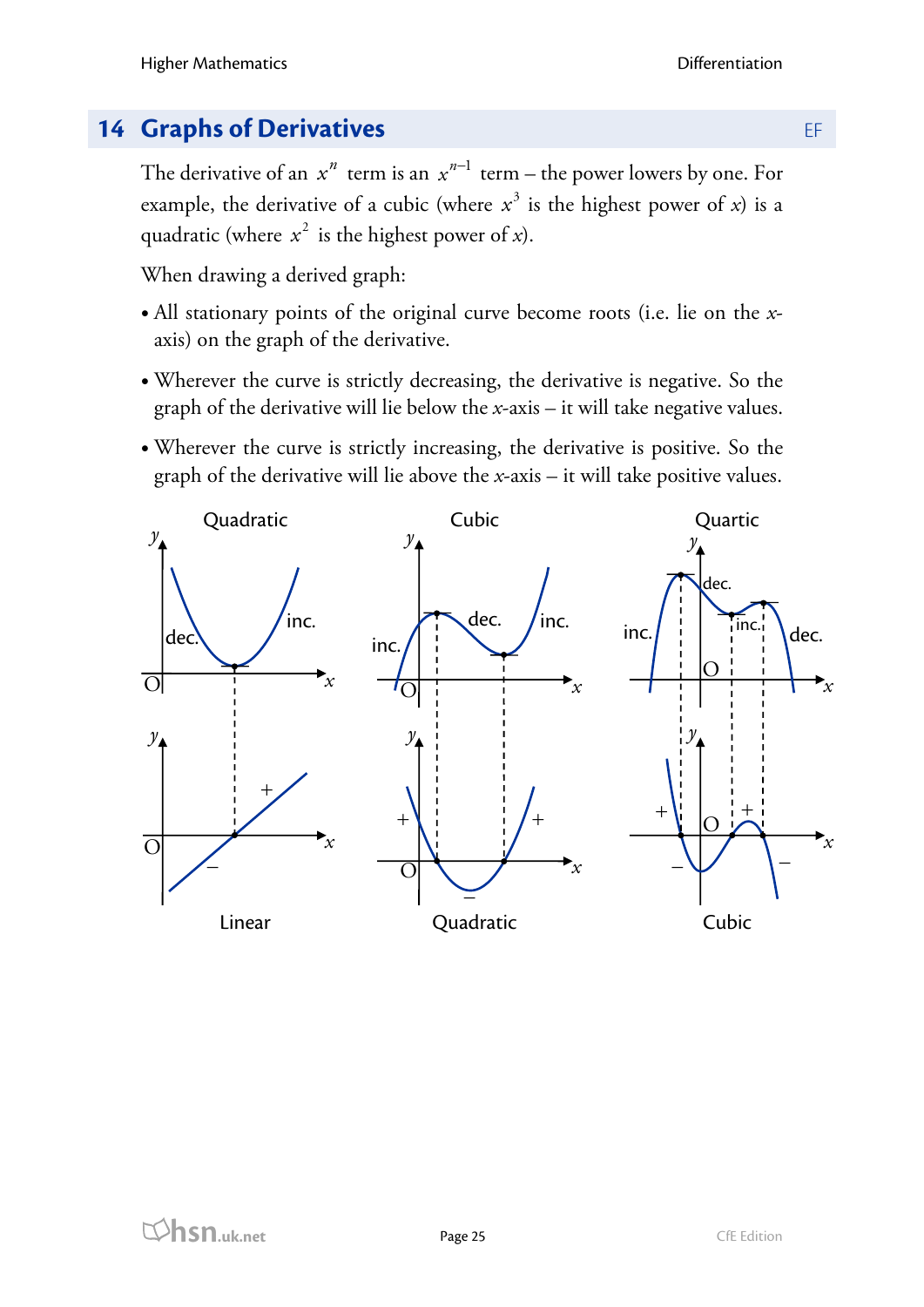#### **EXAMPLE**

The curve  $y = f(x)$  shown below is a cubic. It has stationary points where  $x=1$  and  $x=4$ .



Sketch the graph of  $y = f'(x)$ .

Since  $y = f(x)$  has stationary points at  $x = 1$  and  $x = 4$ , the graph of  $y = f'(x)$  crosses the *x*-axis at  $x = 1$  and  $x = 4$ .



**Note** The curve is increasing between the stationary points so the derivative is positive there.

# **15 Optimisation** A

In the section on closed intervals, we saw that it is possible to find maximum and minimum values of a function.

This is often useful in applications; for example a company may have a function  $P(x)$  which predicts the profit if  $\pounds x$  is spent on raw materials – the management would be very interested in finding the value of *x* which gave the maximum value of  $P(x)$ .

The process of finding these optimal values is called **optimisation**.

Sometimes you will have to find the appropriate function before you can start optimisation.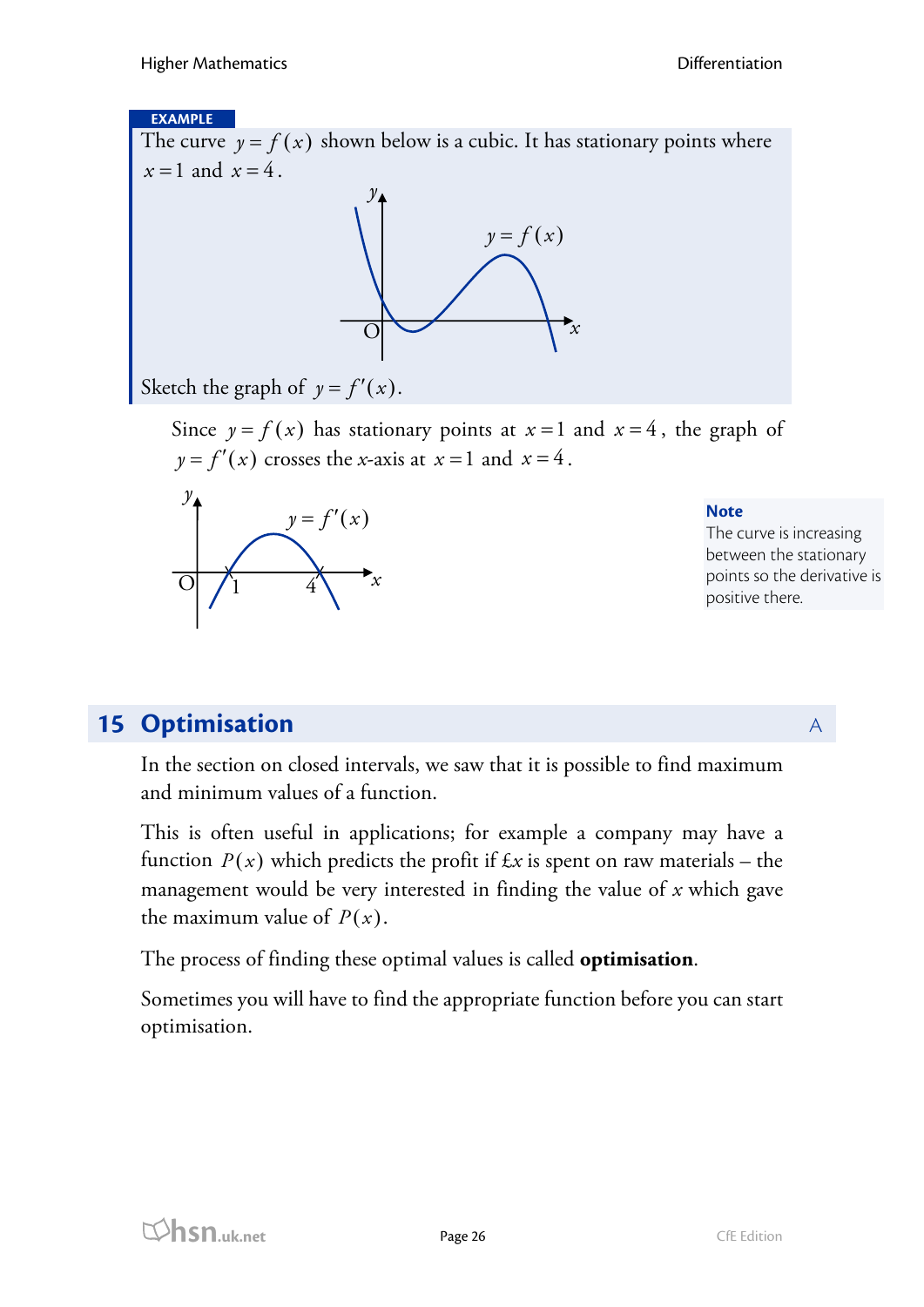#### **EXAMPLE**

E

1. Small wooden trays, with open tops and square bases, are being designed. They must have a volume of 108 cubic centimetres.



The internal length of one side of the base is *x* centimetres, and the internal height of the tray is *h* centimetres.

(a) Show that the total internal surface area *A* of one tray is given by

$$
A = x^2 + \frac{432}{x}.
$$

(b) Find the dimensions of the tray using the least amount of wood.

(a) Volume = area of base × height  
=
$$
x^2h
$$
.

Let *A* be the surface area for a particular value of *x* :

We are told that the volume is  $108 \text{ cm}^3$ , so:  $Volume = 108$ 

 $x^2h = 108$ 

 $h = \frac{108}{a^2}$ .

*x* =

$$
A = x2 + 4xh.
$$
  
We have 
$$
h = \frac{108}{x^{2}},
$$
 so:  

$$
A = x^{2} + 4x\left(\frac{108}{x^{2}}\right)
$$

$$
= x^{2} + \frac{432}{x}.
$$

(b) The smallest amount of wood is used when the surface area is minimised.

$$
\frac{dA}{dx} = 2x - \frac{432}{x^2}.
$$

Stationary points occur when  $\frac{dA}{dx} = 0$ : Nature:

$$
2x - \frac{432}{x^2} = 0
$$
\n
$$
x \rightarrow 6 \rightarrow
$$
\n
$$
\frac{dA}{dx} \rightarrow 0 +
$$
\n
$$
x = 6.
$$
\n
$$
x = 6.
$$

So the minimum surface area occurs when  $x = 6$ . For this value of  $x$ :

$$
h = \frac{108}{6^2} = 3.
$$

So a length and depth of 6 cm and a height of 3 cm uses the least amount of wood.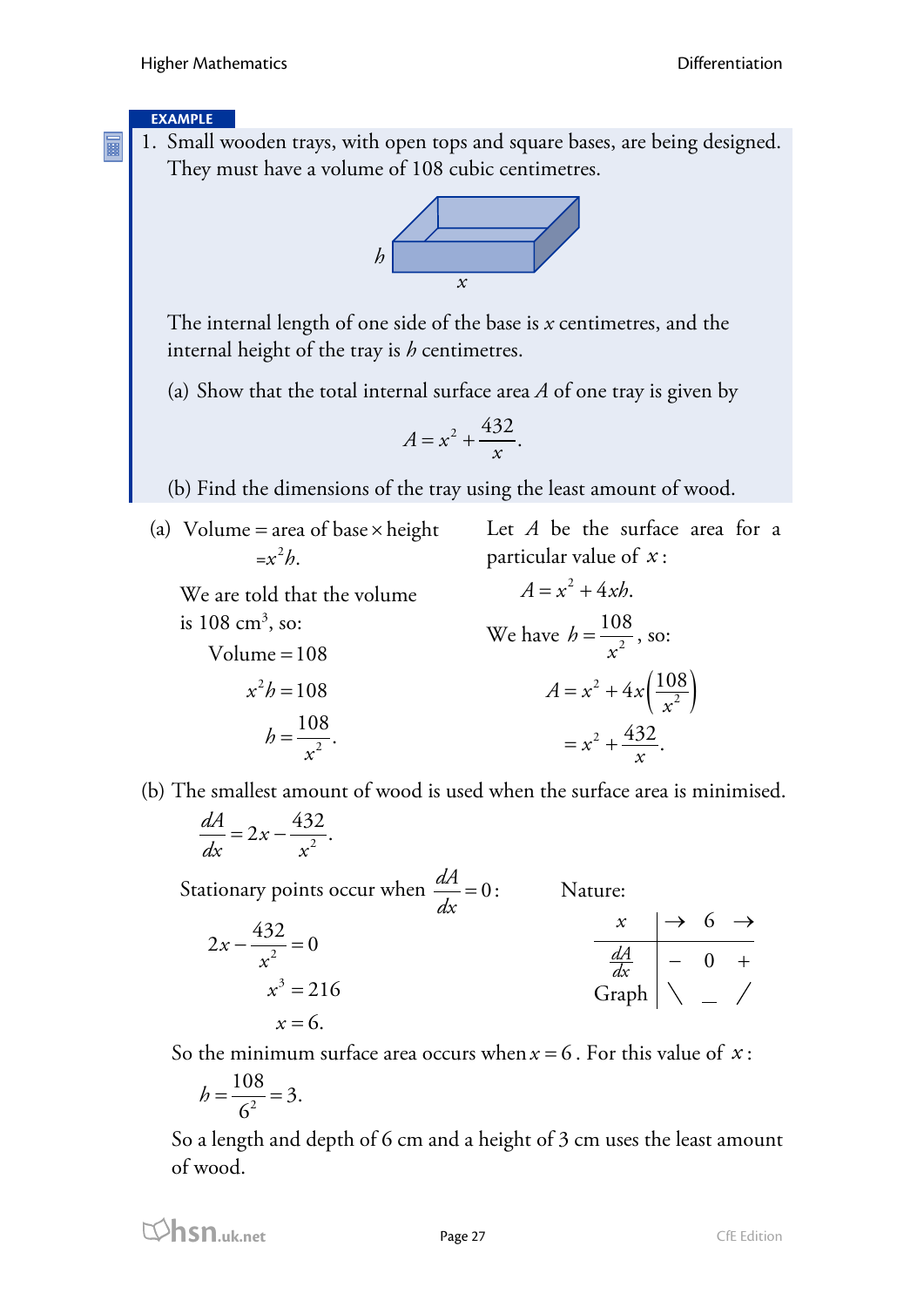# Optimisation with closed intervals

In practical situations, there may be bounds on the values we can use. For example, the company from before might only have £100 000 available to spend on raw materials. We would need to take this into account when optimising.

Recall from the section on Closed Intervals that the maximum and minimum values of a function can occur at turning points *or* the endpoints of a closed interval.

2. The point P lies on the graph of  $f(x) = x^2 - 12x + 45$ , between  $x = 0$ and  $x = 7$ .



A triangle is formed with vertices at the origin, P and (− *p*,0).

(a) Show that the area, *A* square units, of this triangle is given by

$$
A = \frac{1}{2} p^3 - 6 p^2 + \frac{45}{2} p.
$$

(b) Find the greatest possible value of *A* and the corresponding value of *p* for which it occurs.

(a) The area of the triangle is

$$
A = \frac{1}{2} \times \text{base} \times \text{height}
$$
  
=  $\frac{1}{2} \times p \times f(p)$   
=  $\frac{1}{2} p(p^2 - 12p + 45)$   
=  $\frac{1}{2} p^3 - 6p^2 + \frac{45}{2} p$ .